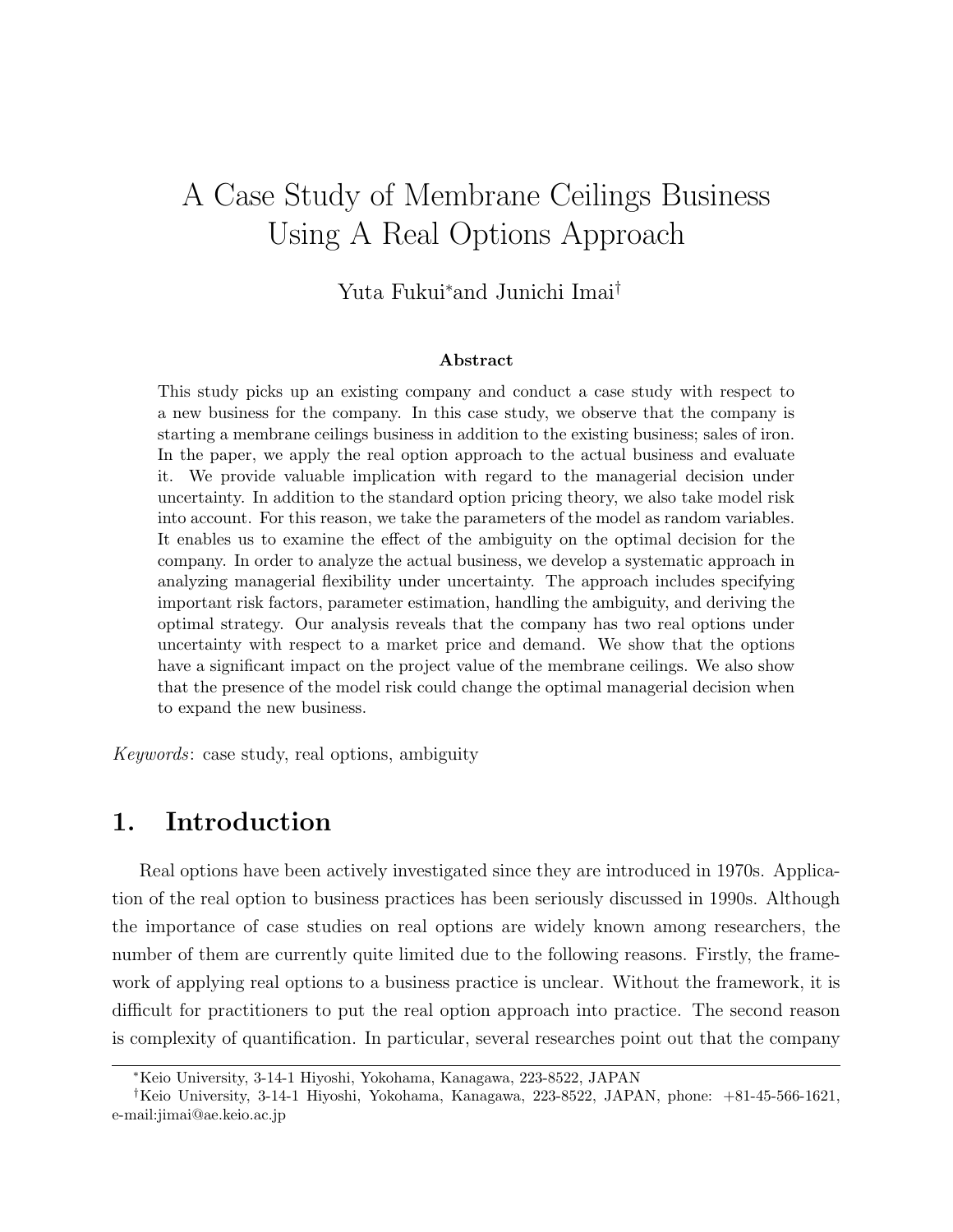needs mathematical techniques to understand the option pricing theory. Finally, it is often the case in many other economic theories, there is a big gap between theory and practice. Though the theory of real options have been developed, it is hard to utilize it for business.

In theory, real options can be applied to various kinds of problems. Amongst them, a new business is one of the major topics particularly because it has high uncertainty and flexibility in future. Starting a new business is riskier because it involve various kinds of uncertainties. Furthermore, it is difficult to recognize them precisely, that is, the company does not have any business experience, and no data is available in the current market. For these reasons, there are a large number of theoretical studies that analyze new businesses with real options, such as an entry to a new market and evaluating R&D (See, [Dixit](#page-21-0) [\(1989\)](#page-21-0) and [Shockley, Curtis, Jafari, and Tibbs](#page-21-1) [\(2002\)](#page-21-1), for example).

In this paper, we picks up an existing company and conduct a case study with respect to a new business for the company. The company is starting a membrane ceilings business in addition to sales of iron as the existing business. We discuss a practically reasonable investment decision under uncertainty of both a commodity price and demand fluctuations. Because membrane ceilings are relatively new products, their market is not well established. Furthermore, the company needs to take other possibilities that could affect its business profitability, such as a surge in demand and entry of new competitors. It means that this business is highly uncertain. However, the company could have many types of flexibility at the same time. Accordingly, it is reasonable to consider that the real option approach is promising to analyze the business profitability and the optimal decision under these uncertainties.

Let use summarize difficulties we face in analyzing the real case study and solutions we use. First, the chief manager of the company did not know anything about the real options although he had basic knowledge about NPV analysis. Even if he has no idea about real options, he might have the way of thinking of real options. Therefore, we interview with him without using technical words to grasp the present situation and identify elements needed for our analysis.

Second, for the quantitative real option analysis, it is necessary to specify the underlying model, specify the flexibility that the company might have, and estimate parameter values under limited information. In applying the real option approach to the actual business, we need to determine whether each assumption used in theoretical studies is validated. For example, we decide to employ a geometric Brownian motion as the underlying risk processes since it is good for the approximation, but we decide not use the risk neutral valuation since no-arbitrage condition is not appropriate for the analysis.

Third, even though we decide the model we use, we do not know how to determine parameters of a model when the company has no past data. One of the methods of solving the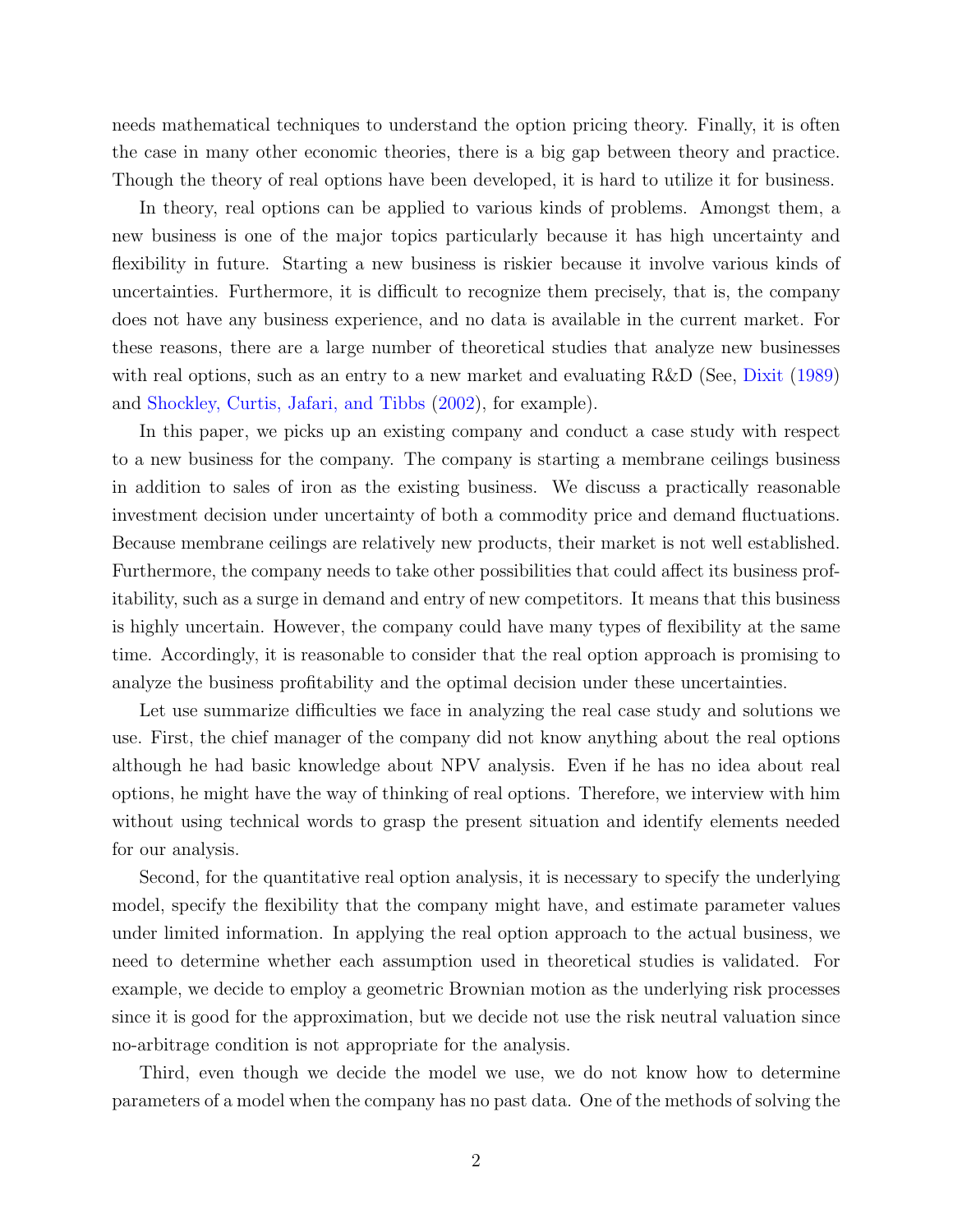difficulty is to extract the information from the manager's foresight. However, we recognize that the manager's prediction could contain bias and misspecification. To deal with them, in this paper, we begin with our analysis that is based on the manager's belief, and later examine it in the presence of ambiguity in response to the manager's possible misspecification.

Finally, we must identify real options, i.e, managerial flexibility of the company. From a theoretical viewpoint, the company has many types of real options. On the other hand, in practice, they are not always existent nor important. Therefore, we need to identify existent real options that affect the value of the new business. In this paper, we develop a systematic approach in analyzing managerial flexibility under uncertainty. For this purpose we refer to ideas in [Trigeorgis and Reuer](#page-21-2) [\(2017\)](#page-21-2), [Tchankova](#page-21-3) [\(2002\)](#page-21-3), and [Copeland and Antikarov](#page-21-4) [\(2001\)](#page-21-4). It includes specifying important risk factors, parameter estimation, handling the ambiguity and deriving the optimal strategy.

The paper is organized as follows. We explain a case of this study in Section 2. The features of the company and the new project are introduced. We also identify risks and options of the project in the section. Section 3 presents the estimation method of the project. We refer to an NPV analysis, a Monte Carlo DCF technique and a real options approach. In Section 4, we show results and discussion Section 5 concludes this paper.

## **2. Descriptions of the case study**

### *2.1. Case-study background*

The company of this study has engaged in construction industry for more than half a century in Japan. It is exposed to material cost changes and demand changes. The entire construction industry is currently booming thanks to great demands of the Tokyo 2020 Olympic Games. The manager, nevertheless, realizes potential risk about falling demands after the games. He also pays attention to the market risk in iron prices. As a result, he decides to explore a new business that deals with membrane ceilings during the current boom so that the company prepares for a potential downside in the future. We pick up this new business as a case and evaluate its profitability and risk.

### *2.2. Membrane ceilings*

It is known that Japan is heavily exposed to risk for earthquakes. Hence, it is urgent to prevent from secondary damage. The collapse of a building during the earthquake is one of the most serious dangers. For example, the collapse of ceilings of a shelter poses physical threats to many residents when an earthquake happens. To prepare for the potential danger,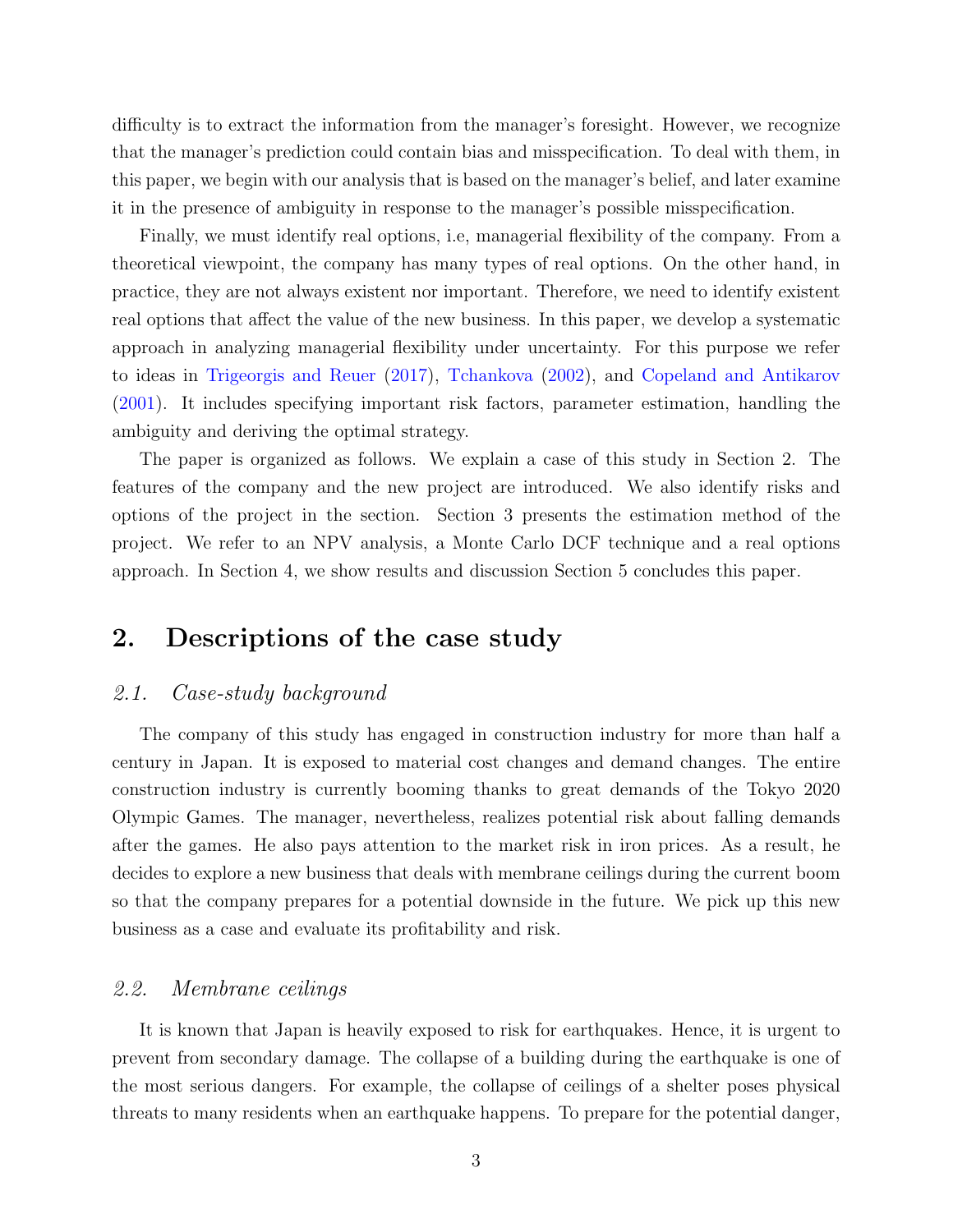Ministry of Land, Infrastructure, Transport and Tourism operated on government ordinances in 2014. One of the promising ways to resolve the danger is to adopt membrane ceilings. Because of their light weights, we can prevent the ceilings from falling, and the damage could be less serious even if they are collapsed. The membrane ceilings have other advantages, that is, they are shock-resistant and tough. In summary, the membrane ceilings have many attractive features for Japanese citizens.

It is also attractive for the company to install the membrane ceiling as a new business. The company can handle interior design in addition to the existing business. The current business of the company is mainly to sell steel to clients. Hence, selling the membrane ceilings can expand the capacity of business beyond material sales. Another merit is that the membrane ceilings business is promising. Membrane ceilings are not only light but also superior to a design property. It seems reasonable to assume that the business will be combined with a lighting business because they are permeable.

## *2.3. Four steps for analyzing the new business*

Fig. [1](#page-4-0) illustrates four steps of analysis developed in this paper. Firs of all, it is important to recognize that before applying real option approach and valuing the project in step 4, three pre-evaluation steps are required; that is, identification of important risk factors (step 1: Identification 1), identification of important managerial flexibility(step 2: Identification 2), and estimation of the model parameter values (step 3: Estimation). All the data and information of the steps are obtained from the company and interviews with the chief manager of the company.

Table [1](#page-5-0) summarizes representative risks and flexibility in the membrane business. In step 1, we refer to the way proposed in [Tchankova](#page-21-3) [\(2002\)](#page-21-3) to identify risks exposed in the new business. They are summarized in the column labeled "Representative risks" .

In step 2, we identify real options in response to the risks identified in step 1. [Trigeorgis](#page-21-2) [and Reuer](#page-21-2) [\(2017\)](#page-21-2) discussed a genral idea how to identify the options, hence we specify them based on it. The column labeled "Representative flexibility" in Table [1](#page-5-0) can be classified as follows. First one is to establish a processing plant for increasing the products. The plant enables us to reduce costs of transportation and manufacturing times. By building it, the company can also change basic squares of membrane ceilings to desirable size ceilings and different shapes. Price of the circular membrane ceilings is more expensive than that of basic ones. In addition, the company can differentiate themselves from other companies by selling the circular membrane ceilings. In the future, it is expected to make other shapes such as toroidal in the plant.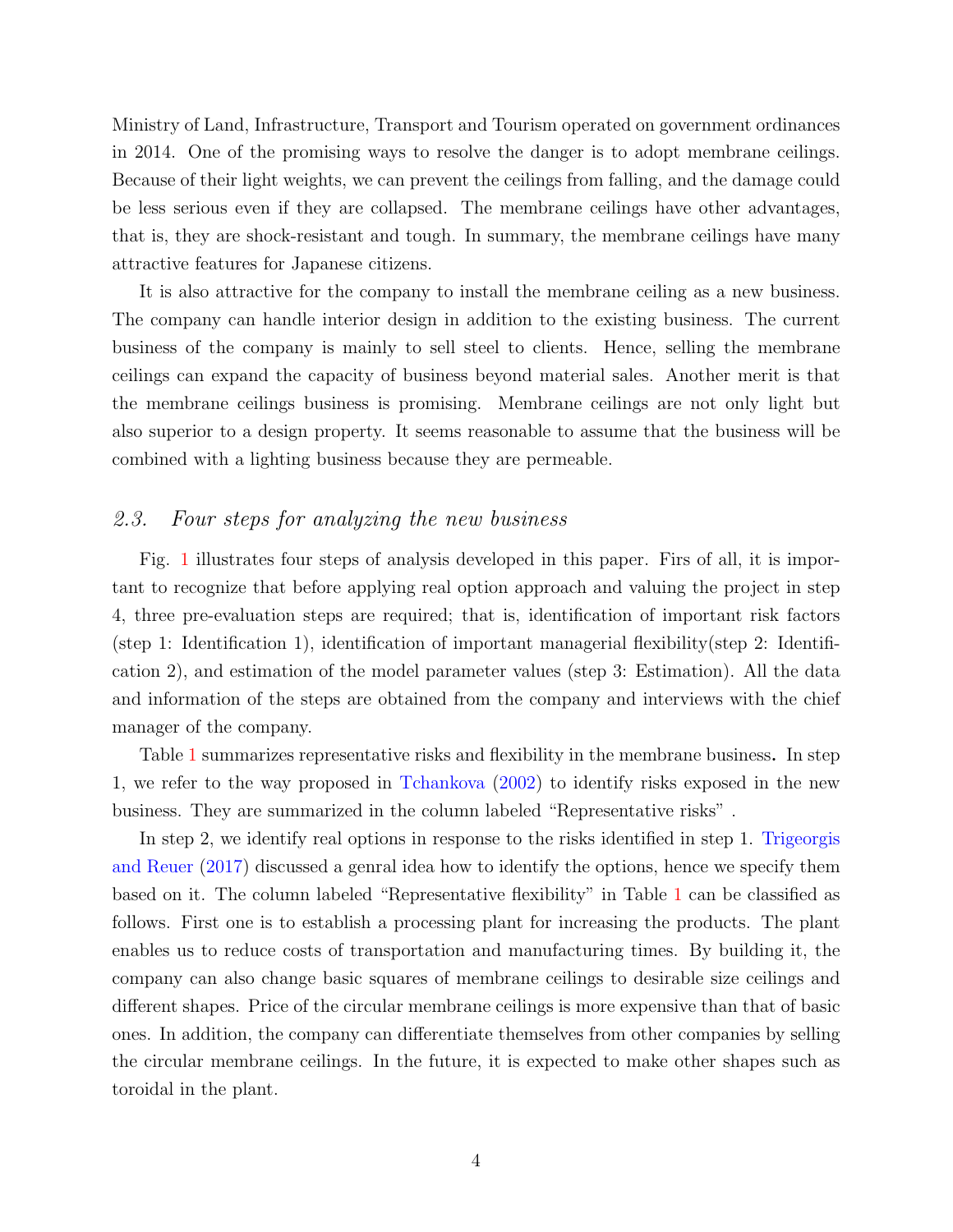

<span id="page-4-0"></span>Fig. 1. Four steps of analysis

Second flexibility is to respond to a wide range of necessities such as exhibition rooms. While the membrane ceilings are mainly used for public facilities currently, it is considered that their features are utilized in various places. Moreover, the business is related to a lighting business. Therefore, if the lighting business is started, it is possible for the company to create synergy between the pre-existing business, the membrane ceilings business and the new business.

As the third flexibility, the company is able to add a different product to meet a Japanese standard. The company provided only fireproof ceilings when it started the membrane business. As times went on, the company knew that nonflammable ceilings were required in Japan. Thus, selling membrane ceilings made of nonflammable materials is paramount. The company will have to find and develop new characteristics in the future. In addition, it is needed to identify the strength of membrane ceilings possibly. To quantify the strength, the company requires to ask for others or to build a laboratory.

As summarized in Table [1,](#page-5-0) the company have difference sources of risk and many real options. For a practical application, we choose two types of real options under two sources of uncertainties. Via thoroughly discussion with the chief manage of the company we come to believe that they are most important factors for the valuation of the new business. We pick up real options to sell nonflammable products and to establish a processing plant under a market price uncertainty and demand uncertainty. The company had recognized the importance of nonflammable products, and now ready for selling them. In addition, the manager believes that by building a new processing plant the sales of membrane ceilings can be enhanced. Considering instability of the present situation and the feasibility of options, we do not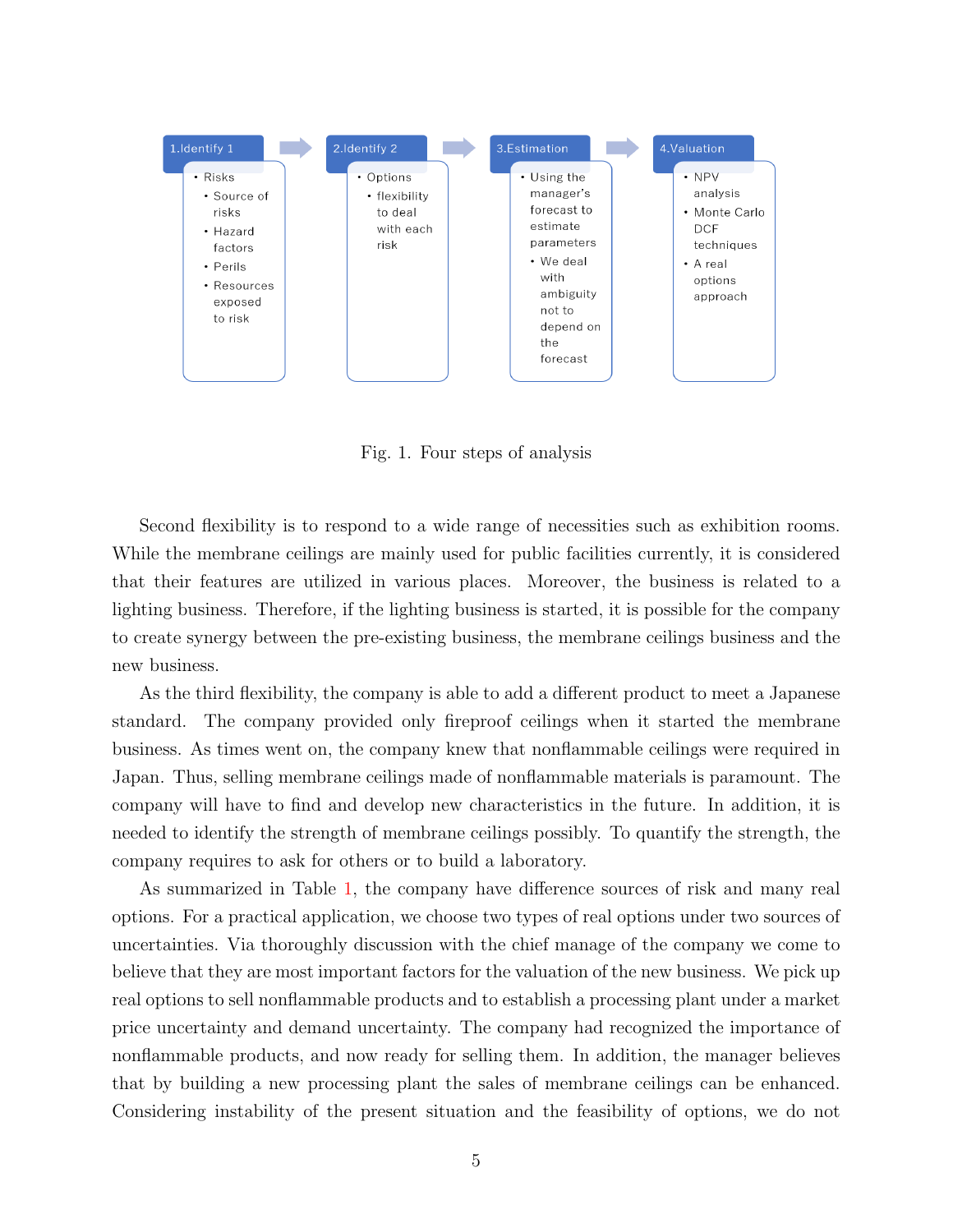|                |                    | Table 1. TUSK and nextrintly identification of the membrane centrigs business based on Tchankova (2002) |                             |                              |
|----------------|--------------------|---------------------------------------------------------------------------------------------------------|-----------------------------|------------------------------|
| Basic elements | Details            | Representative risks                                                                                    | Representative flexibility  | Options                      |
| Source         | Physical           | Delay due to natural disas-                                                                             |                             |                              |
|                |                    | ters suddenly                                                                                           |                             |                              |
| of risks       |                    | Increasing<br>demands<br>by                                                                             | To expand production in     | To establish a processing    |
|                |                    | earthquakes suddenly                                                                                    | response to sudden demand   | plant                        |
|                |                    |                                                                                                         | increase                    |                              |
|                | Social             | Apathetic about ceilings in                                                                             | To combine with a new       | To start a lighting business |
|                |                    | Japan continuously                                                                                      | business                    |                              |
|                |                    | Existence of new competi-                                                                               | To differentiate themselves | To sell the circular mem-    |
|                |                    | tors                                                                                                    | from other companies        | brane ceilings               |
|                | Political          | Policies<br>of Ministry of                                                                              |                             |                              |
|                |                    | Infrastructure,<br>Land,                                                                                |                             |                              |
|                |                    | Transport<br>Tourism<br>and                                                                             |                             |                              |
|                |                    | membrane<br>ceilings<br>to                                                                              |                             |                              |
|                |                    | suddenly                                                                                                |                             |                              |
|                | Operational        | Asking other companies to                                                                               | To manufacture in the com-  | To establish a processing    |
|                |                    | manufacture products                                                                                    | pany                        | plant                        |
|                | Economic           | Imports from abroad                                                                                     | To decreasing the import    | To establish a processing    |
|                |                    |                                                                                                         | volume and frequency        | plant                        |
|                | Legal              | Differences of lows between                                                                             | To quantify the strength    | To built a laboratory        |
|                |                    | foreign countries and Japan                                                                             |                             |                              |
|                |                    |                                                                                                         | To provide what is suitable | To sell the nonflammable     |
|                |                    |                                                                                                         | in Japan                    | membrane ceilings            |
|                | Cognitive          | Ambiguity of the manager                                                                                |                             |                              |
|                |                    | forecast                                                                                                |                             |                              |
| Hazard         |                    | Growing market of mem-                                                                                  | To prepare for equipment    | To establish a processing    |
|                |                    | brane ceilings continuously                                                                             | for a huge demand           | plant                        |
| factors        |                    | Finding room for innova-                                                                                | To combine with a new       | To start a lighting business |
|                |                    | tion                                                                                                    | business                    |                              |
| Perils         |                    | Late delivery of orders by                                                                              |                             |                              |
|                |                    | accident                                                                                                |                             |                              |
| Resources      | Physical resource  | No dedicated stuff)                                                                                     |                             |                              |
| exposed        | Human resource     | More people needed as the                                                                               | To employing as a engineer  | To increase human resource   |
|                |                    | business is spreading                                                                                   | or veteran or young person  |                              |
| to risk        | Financial resource | (No impact on the entire                                                                                |                             |                              |
|                |                    | management)                                                                                             |                             |                              |

Table 1: Risk and flexibility identification of the membrane ceilings business based on [Tchankova](#page-21-5) [\(2002\)](#page-21-5)

<span id="page-5-0"></span>management) (Blank spaces for representative flexibility mean that risks related to flexibility do not have significant effects on the business.)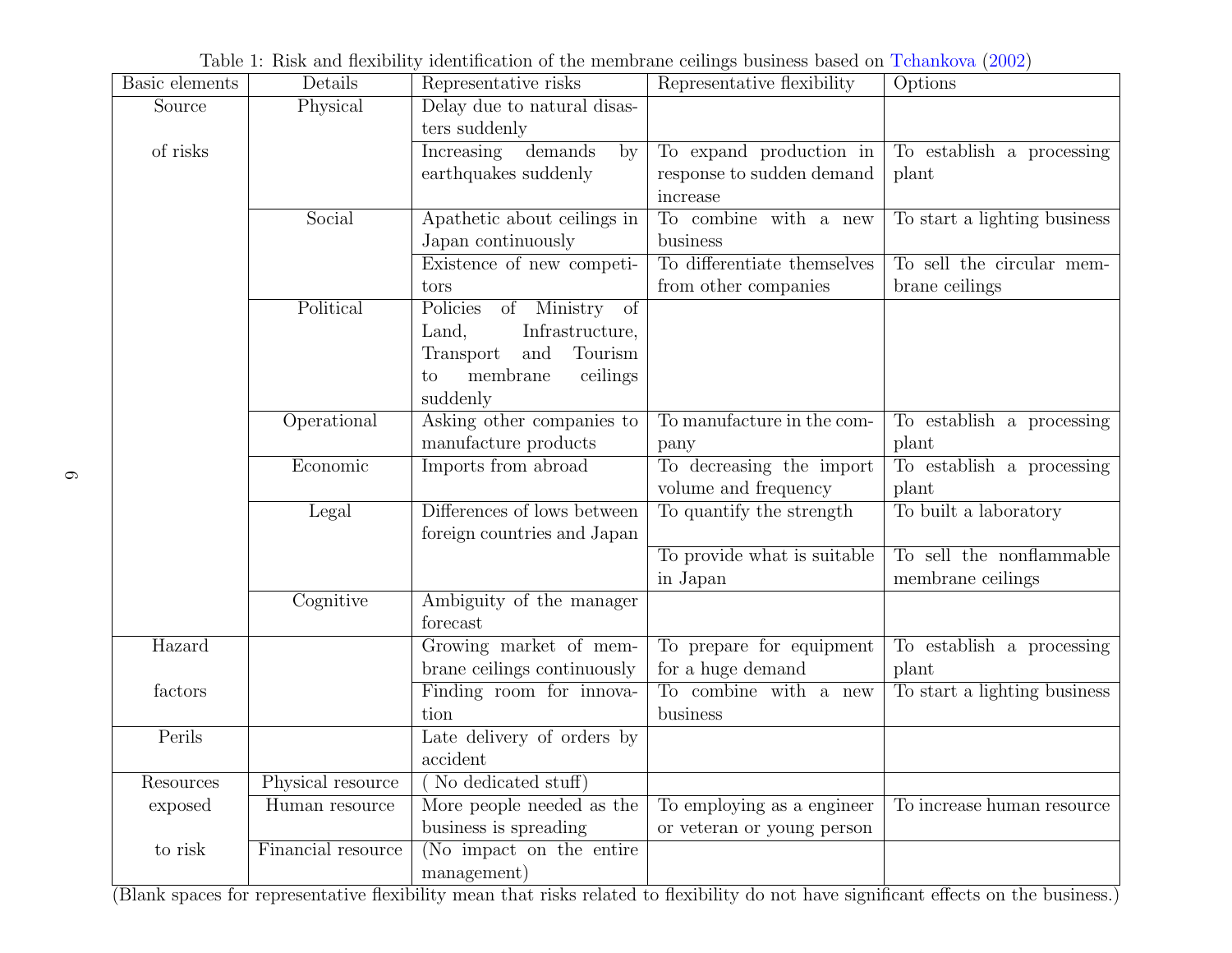select the other options; to start a lighting business, built a laboratory and increase human resource. For example,the reasons we do not choose the option to start a lighting business as follows. If the company starts the lighting business, the business increases uncertainty in spite of facing risks of the membrane ceilings business. It makes management more difficult. Then, we judge that the company should decide to start it or not after the membrane ceilings business is on track.

We expect that a nonflammable ceiling is a substitute for pre-exist products. To be precise, let *x*1, *x*<sup>2</sup> and *x ′* <sup>1</sup> denote the demands of pre-exist products, the demands of nonflammable ceilings and the demands of pre-exist products after selling nonflammable ceilings. Then, the equation  $x_1 = x'_1 + x_2$  holds.

On the other hand, we expect that the company are able to get three advantages by constructing a new plant; an increase of the products, a decrease of production time and supply of the circular membrane ceilings. The plant enables the company to increase the supply of the circular membrane ceilings while the company can sell the same amount of preexist products and nonflammable ceilings. Hence, let *x ′* <sup>2</sup> denote the demands of the circular membrane ceilings, and we define total demands as  $x'_1 + x_2 + x'_2$ . According to the feasibility evaluation by the company, the manager can exercise these options from 2017 considering feasibility. Note that to hold these options, the main business must keep generate cash-flows for the investment, and the company must cooperate with another company which makes nonflammable ceilings. Fortunately, the company already have a room for building a new plant.

## **3. Valuation model**

In step 4, we evaluate the new business and derive the optimal exercise strategy that maximize the new business. We use three methods, that is, the NPV, Monte Carlo DCF, and real option approach.

### *3.1. Net Present Value Analysis*

We first use the standard NPV approach as a benchmark. Data on the membrane ceilings business are provided by the company, which is summarized in Table [2.](#page-7-0) We use both given and forecast values for the NPV analysis. Estimation of the discount rate is one of the major problems in the NPV analysis. In this paper, we use comparable multiple valuation method for the estimation because the company is not a listed company.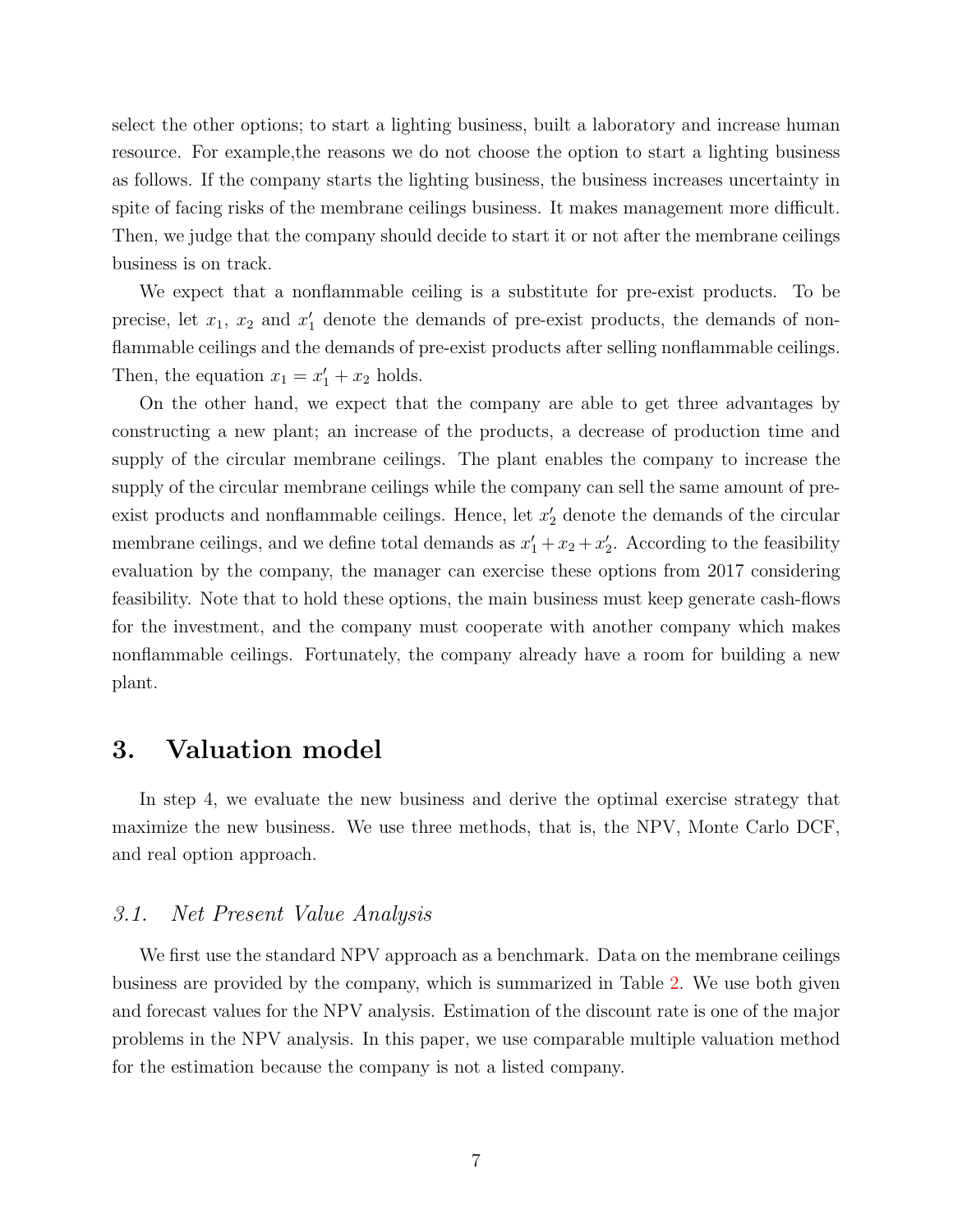<span id="page-7-0"></span>

| item                                              |
|---------------------------------------------------|
| the number of matters per year                    |
| construction per matter                           |
| price per unit                                    |
| percentage of demands of the added-value products |
| profitability                                     |
| labor cost                                        |
| tax rate                                          |
| <b>CAPEX</b>                                      |
| expected growth rate                              |

Table 2: Data on the membrane ceilings from the owner

(We call a combination of nonflammable membrane ceilings and circular membrane ceilings added-value ceilings.)

### *3.2. Monte Carlo DCF method*

An advantage of the Monte Carlo DCF method is it can produce distribution of the project value in addition to the expected value. Note that unlike the real option approach, managerial decision-making is predetermined and not optimized. The real options analyzed in the study are utilized to stop a decline of the price and to offer more products. We assume that construction per matter, price per unit and percentage of demands of the added-value products in Table [2](#page-7-0) are uncertain. We consider in this paper that the uncertainty follows a geometric Brownian motion. To estimate parameters, we apply the method of [Copeland and](#page-21-4) [Antikarov](#page-21-4) [\(2001\)](#page-21-4) that uses the manager's forecasts. Estimated values for the parameters are shown in Table [3.](#page-7-1) We assume that nonflammable membrane ceilings and circular membrane ceilings are referred to as added-value ceilings, and that they are treated as the same ones for simplicity.

|                                                         | 2015   | 2016   | 2017   | 2018   | 2019   | 2020    |
|---------------------------------------------------------|--------|--------|--------|--------|--------|---------|
| construction per matter $(m2)$                          | 16.95  | 19.80  | 23.12  | 27.01  | 31.54  | 36.84   |
| upper                                                   |        |        |        |        |        | 40.00   |
| price of the present product per unit (JPY)             | 39,835 | 37,639 | 35,564 | 33,603 | 31,750 | 30,000  |
| lower                                                   |        |        |        |        |        | 29,000  |
| price of the added-value product per unit (JPY)         |        | 50,000 | 59.460 | 70,711 | 84,090 | 100,000 |
| upper                                                   |        |        |        |        |        | 110,000 |
| percentage of demands of the added-value product $(\%)$ |        |        | 4      | 6      | 8      | 12      |
| upper                                                   |        |        |        |        |        | 15      |

<span id="page-7-1"></span>Table 3: Predictions of uncertainty

In order to deal with the ambiguity, in the Monte Carlo DCF method, we take both estimated drifts  $\mu$  and volatilities  $\sigma$  of four items in Table [3](#page-7-1) are under normal laws with a mean  $\mu$  and a standard deviation  $a \times \mu$  and mean  $\sigma$  and standard deviation  $b \times \sigma$ , respectively,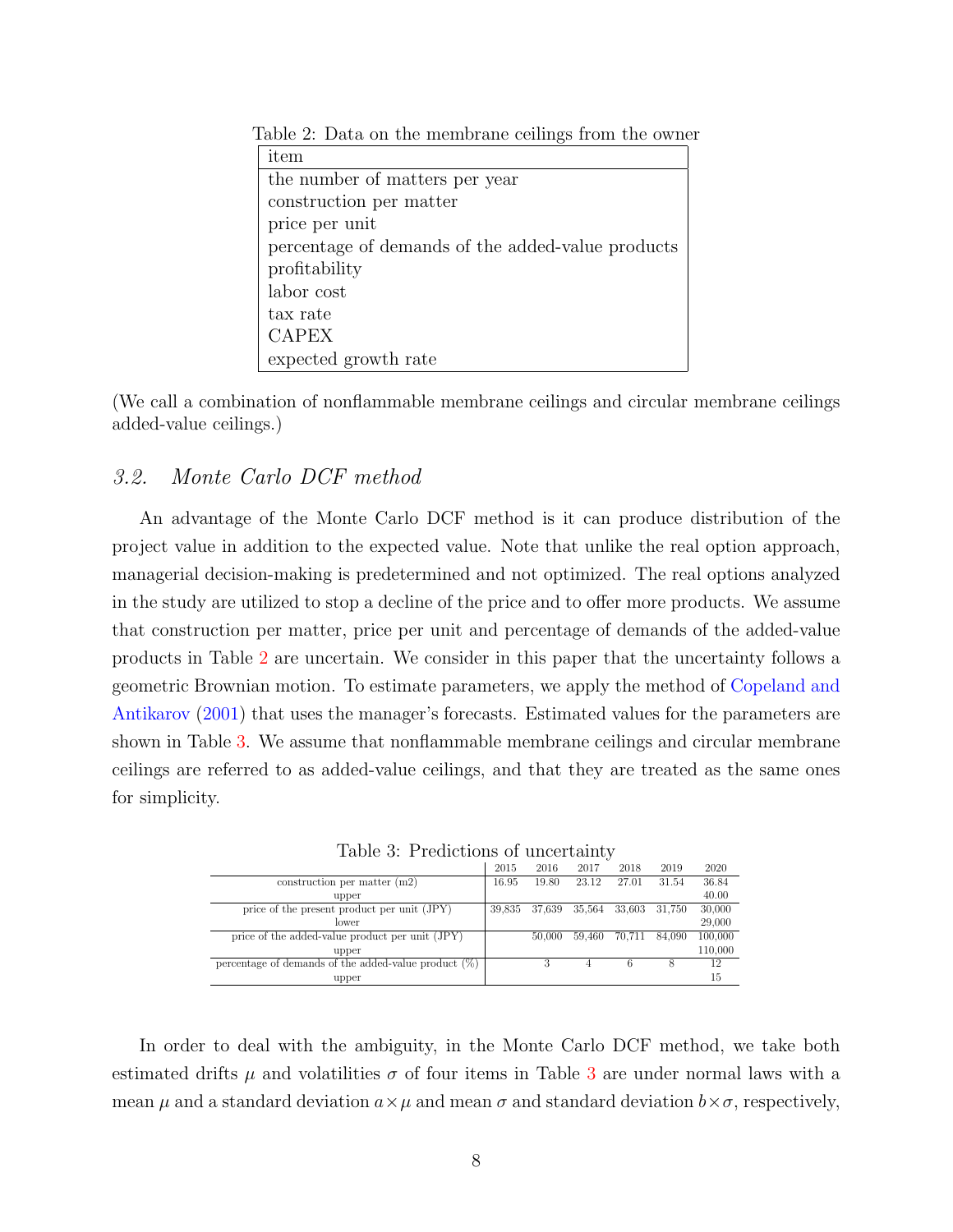where *a* and *b* are constants This is a simple way for taking the manager's misspecification into account.

### <span id="page-8-0"></span>*3.3. A real options approach*

We explain how to assess the value of real options. The identified two options should be exercised optimally. This timing is closely related to optimal decision-making. It should be emphasized that the Monte Carlo DCF method cannot find it since it is predetermined without considering optimality. In this study, the timing and the value are calculated by the concept of a switching option. The switching option is a general option which enables to switch to other situations by paying switching costs. If the number of stages and the amounts of money are changed, it can estimate many kinds of real options. Now, its framework is applies to the membrane business. In our model, there are three stages; the present situation, a stage in selling nonflammable ceilings and a stage in building the plant. The company decides to change the stage or to stay at time  $t$  ( $t = 0, 1, 2 \cdots, T$ ). Furthermore, it receives the value of the stage after deciding at the time  $t+1$ . Let stage 0, stage1 and stage 2 denote the present situation, selling nonflammable ceilings and building the plant. The company must pay  $C_{01}$  when it switches from stage 0 to stage 1, and  $C_{12}$  when it switches from stage 1 to stage 2 and *C*<sup>21</sup> when it switches from stage 2 to stage 1. *C*01, *C*<sup>12</sup> and *C*<sup>21</sup> are positive. If the company pay the cost, it is able to change the stage at any time. This framework is shown as below.



Fig. 2. Stages and switching costs in the membrane business

In this paper we use a lattice method to solve a dynamic programming. We define  $V_A(t, j)$ ,  $V_B(t, j)$  and  $CF(t, j)$  as the value after decision-making, the value before decision-making and cash flow of stage *j* at the time *t*, respectively. As  $V_A(t, j)$  is calculated by the value at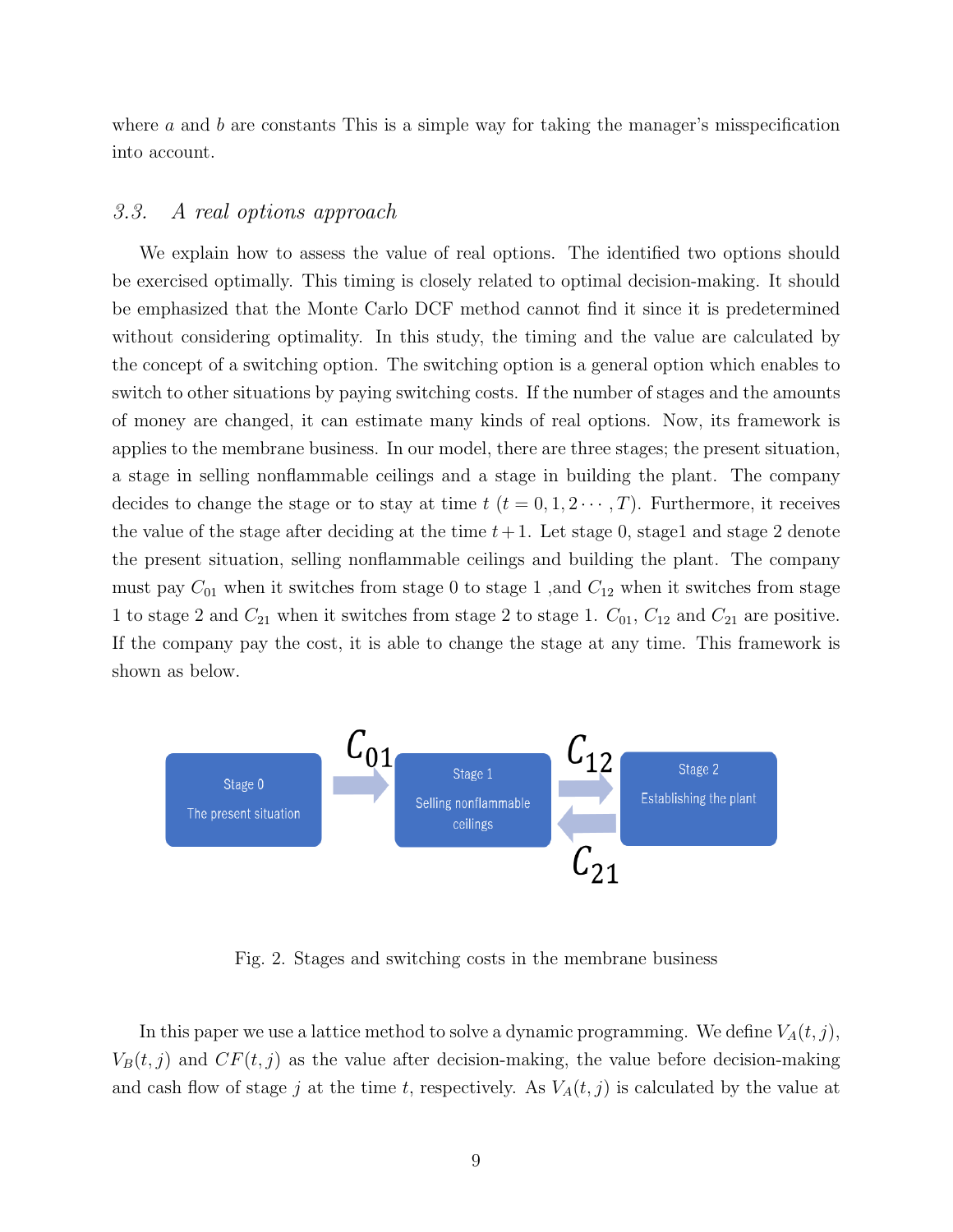the time  $t + 1$ ,  $V_A(t, j)$  is given as follows:

<span id="page-9-3"></span>
$$
V_A(t,j) = e^{-rdt} E_t[V_B(t+1,j)], \quad (j = 0, 1, 2), \tag{1}
$$

where  $r$  is a risk-free rate and  $E_t[\cdot]$  represents the expected value at the time  $t$ , which means the company receive the value if it makes optimal decisions after the timing *t*. First of all, we presume the company is at stage 0. In the case of stage 0, it has choices between staying at stage 0 and switching to stage 1. Therefore, because it requires to pay  $C_1$  with switch,  $V_B(t,0)$  is as follows:

<span id="page-9-0"></span>
$$
V_B(t,0) = CF(t,0) + \max(V_A(t,0), V_A(t,1) - C_{01}).
$$
\n(2)

From Equation [2,](#page-9-0) it stays at stage 0 when  $V_A(t, 0) \geq V_A(t, 1) - C_1$  holds and it switches to stage 1 when  $V_A(t, 0) < V_A(t, 1) - C_1$  holds.

Similarly, we assume that it is at stage 1. In the case of stage 1, it has choices between staying at stage 1 and switching to stage 2. Thus, because it requires to pay  $C_2$  with switch,  $V_B(t, 1)$  is as follows:

<span id="page-9-1"></span>
$$
V_B(t,1) = CF(t,1) + \max(V_A(t,1), V_A(t,2) - C_{12}).
$$
\n(3)

From Equation [3,](#page-9-1) it stays at stage 1 when  $V_A(t,1) \geq V_A(t,2) - C_{12}$  holds and it switches to stage 2 when  $V_A(t, 1) < V_A(t, 2) - C_{12}$  holds.

In the case of stage 2,  $V_B(t, 2)$  is written as

<span id="page-9-2"></span>
$$
V_B(t,2) = CF(t,2) + \max(V_A(t,2), V_A(t,1) - C_{21}).
$$
\n(4)

From Equation [4,](#page-9-2) it stays at stage 2 when  $V_A(t, 2) \geq V_A(t, 1) - C_{21}$  holds and it switches to stage 1 when  $V_A(t, 2) < V_A(t, 1) - C_{21}$  holds.

If the value of each stage can be expressed as a lattice model, Equation [1](#page-9-3) is calculated by backwards induction from the time *T*. [Copeland and Antikarov](#page-21-4) [\(2001\)](#page-21-4) shows the method that some uncertainties are combined to express the value as a lattice model. We apply the method to estimate the switching options.

Moreover, we introduce an approach to deal with ambiguity. We define  $\nu$  and  $\sigma$  as mean and standard deviation of the growth rate of the project value for the lattice model. We assume the growth rate follows normal distribution and estimate the project value  $V(c, d)$ when we change  $\nu$  to  $\nu + c$  and  $\sigma$  to  $\sigma + d$ . In addition, we define  $R(c, d)$  as Kullback-Leibler divergence between  $N(\nu, \sigma)$  and  $N(\nu + c, \sigma + d)$ . After we add  $R(c, d) \times \theta$  to  $V(c, d)$ , the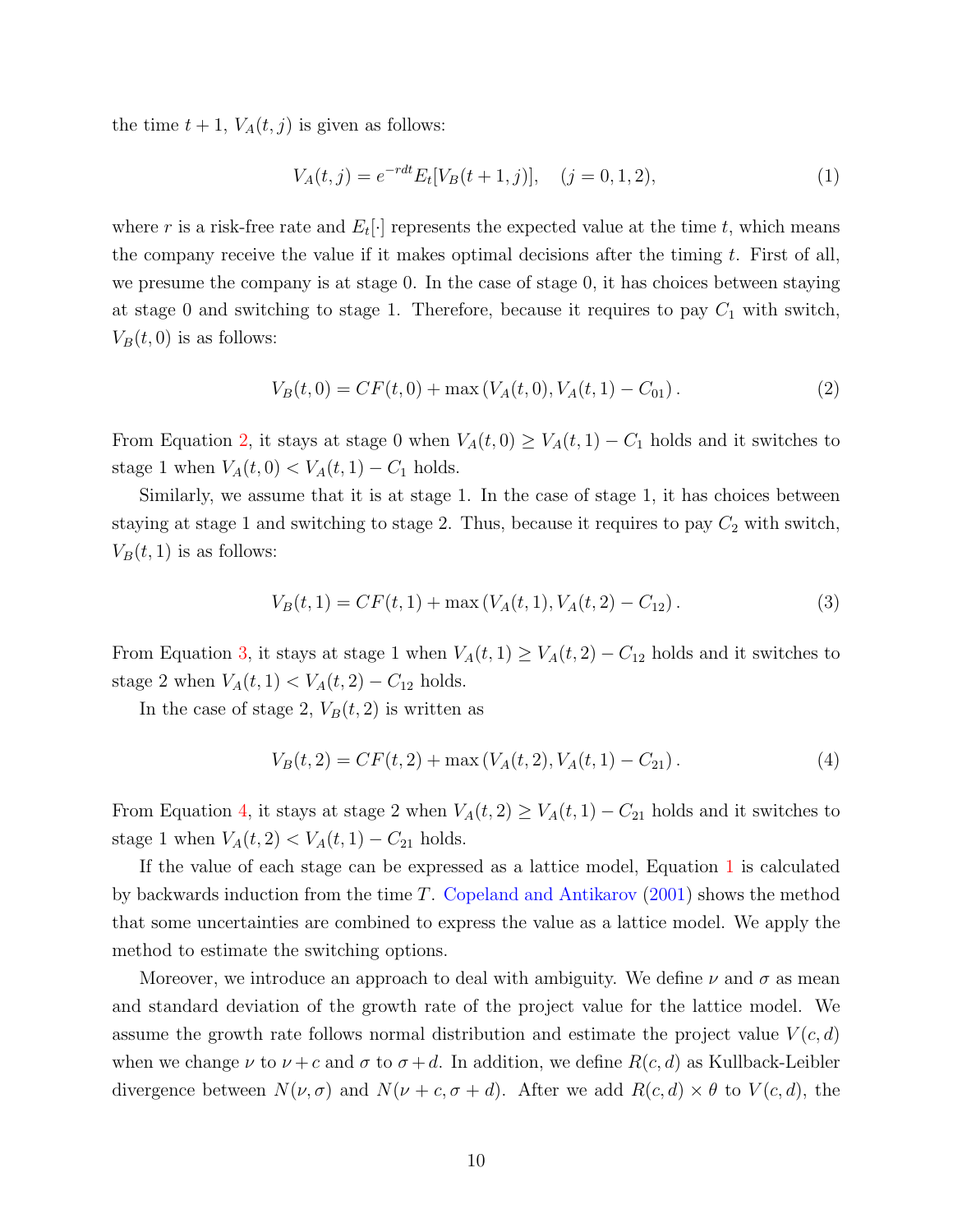minimum  $V(c, d)$  is the value including ambiguity.

## **4. Results**

## <span id="page-10-1"></span>*4.1. NPV analysis*

First of all, we predict the future values of items through interviews with the owner. We estimate NPV using the values and the discount rate calculated by comparable multiple valuation method. The result is shown in Table [4.](#page-10-0)

|                                             | TWO IS IT IT A OI DOUG O |              |              |            |            |             |
|---------------------------------------------|--------------------------|--------------|--------------|------------|------------|-------------|
|                                             | 2015                     | 2016         | 2017         | 2018       | 2019       | 2020        |
| the number of matters per year              | 3                        | 6            | 15           | 30         | 45         | 60          |
| construction per matter $(m2)$              | 16.95                    | 19.80        | 23.12        | 27.01      | 31.54      | 36.84       |
| total construction $(m2)$                   | 50.85                    | 118.78       | 346.83       | 810.18     | 1419.39    | 2210.40     |
| price of the present product per unit (JPY) | 39,835                   | 37,639       | 35,564       | 33,603     | 31,750     | 30,000      |
| sales (JPY)                                 | 2,025,610                | 4,470,819    | 12,334,692   | 27,224,480 | 45,066,322 | 66,312,000  |
| profitability $(\%)$                        | $50\%$                   | 49%          | 48%          | 47%        | 46%        | 45%         |
| profit (JPY)                                | 1,012,805                | 2,190,701    | 5,920,652    | 12,795,506 | 20,730,508 | 29,840,400  |
| labor cost (JPY)                            | 7,000,000                | 7,500,000    | 8,000,000    | 8,500,000  | 9,000,000  | 9,500,000   |
| tax rate $(\%)$                             | $42\%$                   |              |              |            |            |             |
| CAPEX (JPY)                                 | 1,000,000                | 1,500,000    | 2,000,000    | 2,500,000  | 3,000,000  | 3,500,000   |
| CF(JPY)                                     | $-6.987,195$             | $-6,809,299$ | $-4,079,348$ | $-8,607$   | 3,803,695  | 8,297,432   |
| discount rate $(\%)$                        | 5%                       |              |              |            |            |             |
| expected growth rate $(\%)$                 | $3\%$                    |              |              |            |            |             |
| terminal value (JPY)                        |                          |              |              |            |            | 390,572,792 |
| $NPV$ (JPY)                                 | 294,666,889              |              |              |            |            |             |

<span id="page-10-0"></span>Table  $4$  NPV of stage  $0$ 

From Table [4,](#page-10-0) the NPV of the project is 294,666,889(JPY). Through the discussion with the owner, it is assumed that profitabiliity is decreasing and labor cost and capex are increasing gradually. The reasons are that more people are needed to proceed the increasing work and equipment, for example a showroom, is more important to spread the business quickly. Furthermore, CF is changed from negative to positive from 2019. The notable point is terminal value because it takes up a large percentage of the the project value. Thus, it is considered that the expected growth rate and the discount rate have enormous impacts on the value.

Next, we estimate NPV in the case that the company starts to selling the add-valued product in 2017.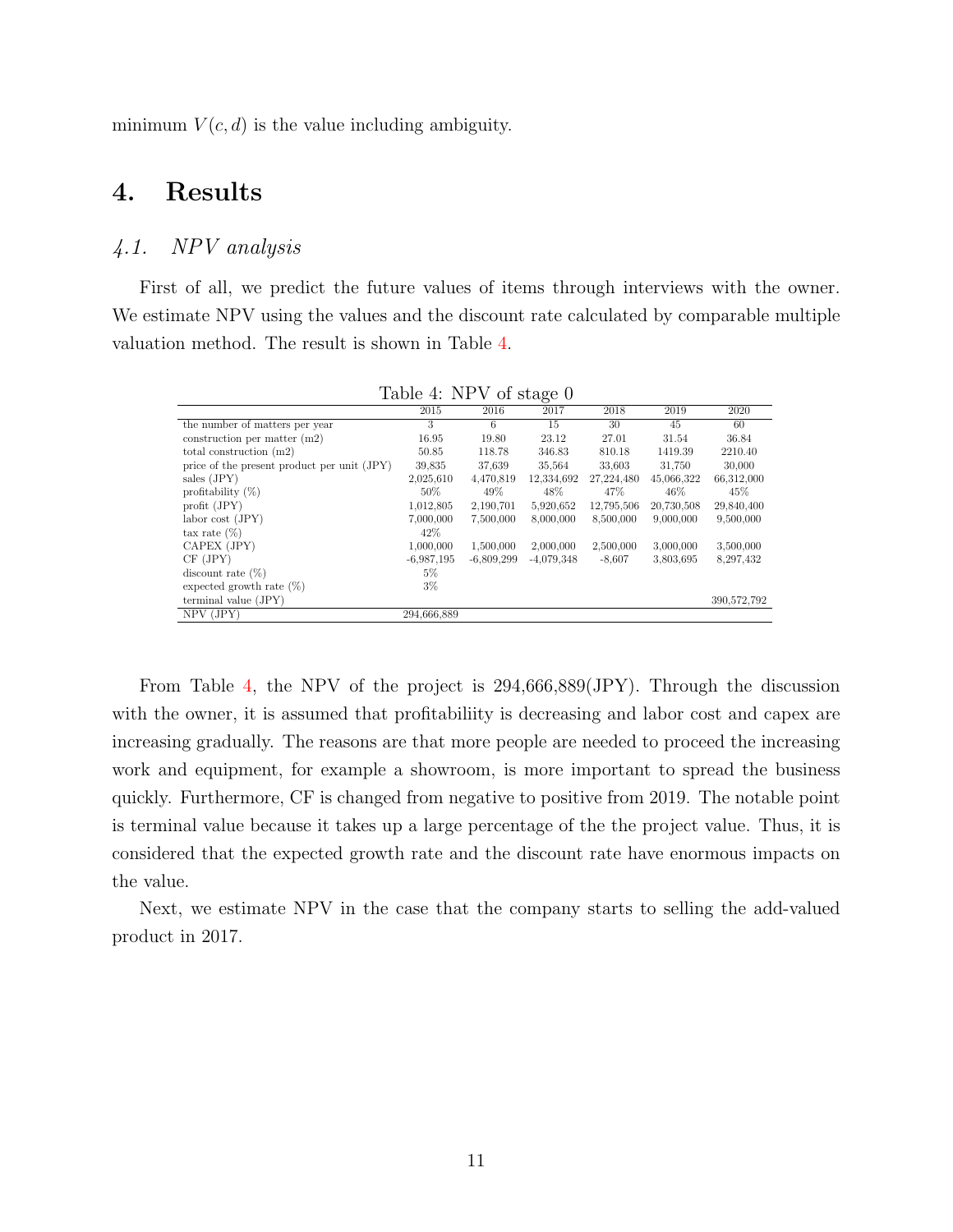|                                                         | 2015         | ັ<br>2016    | 2017         | 2018       | 2019       | 2020        |
|---------------------------------------------------------|--------------|--------------|--------------|------------|------------|-------------|
| the number of matters per year                          | 3            | 6            | 15           | 30         | 45         | 60          |
| construction per matter $(m2)$                          | 16.95        | 19.80        | 23.12        | 27.01      | 31.54      | 36.84       |
| total construction $(m2)$                               | 50.85        | 118.78       | 346.83       | 810.18     | 1419.39    | 2210.40     |
| price of the present product per unit (JPY)             | 39,835       | 37,639       | 35,564       | 33,603     | 31,750     | 30,000      |
| price of the added-value product per unit (JPY)         |              | 50,000       | 59,460       | 70,711     | 84,090     | 100,000     |
| percentage of demands of the present products $(\%)$    | 100%         | 100%         | 96%          | 94%        | 92\%       | 88%         |
| percentage of demands of the added-value product $(\%)$ |              | $(3.00\%)$   | $4.24\%$     | $6.00\%$   | 8.49%      | 12.00%      |
| sales (JPY)                                             | 2,025,610    | 4,470,819    | 12,686,329   | 29,028,309 | 51,370,020 | 84,879,360  |
| profitability $(\%)$                                    | 50%          | 49%          | 48%          | 47\%       | $46\%$     | 45\%        |
| profit (JPY)                                            | 1,012,805    | 2,190,701    | 6,089,438    | 13,643,305 | 23,630,209 | 38,195,712  |
| $\lambda$ labor cost (JPY)                              | 7,000,000    | 7,500,000    | 8,000,000    | 8,500,000  | 9,000,000  | 9,500,000   |
| $\text{tax rate } (\%)$                                 | 42\%         |              |              |            |            |             |
| CAPEX (JPY)                                             | 1,000,000    | 1,500,000    | 3,000,000    | 2,500,000  | 3,000,000  | 3,500,000   |
| CF(JPY)                                                 | $-6,987,195$ | $-6,809,299$ | $-4.910.562$ | 483,117    | 5,485,521  | 13,143,513  |
| discount rate $(\%)$                                    | 5%           |              |              |            |            |             |
| expected growth rate $(\%)$                             | $3\%$        |              |              |            |            |             |
| terminal value (JPY)                                    |              |              |              |            |            | 618,685,222 |
| $NPV$ (JPY)                                             | 476,011,474  |              |              |            |            |             |

<span id="page-11-0"></span>Table 5: NPV of stage 1

Comparing Tabel [5](#page-11-0) to Tabel [4,](#page-10-0) it makes a big profit thanks to stage 1. Moreover, terminal value grows more two hundred million. It leads to the increase of NPV. Though changing a stage takes cost, the company should start to sell the new product immediately because of additional revenue.

Thirdly, we assess NPV in the case that the company starts to selling the add-valued product in 2017 and building the plant in 2020.

|                                                          |              | $- - - - -$  |              |             |            |               |
|----------------------------------------------------------|--------------|--------------|--------------|-------------|------------|---------------|
|                                                          | 2015         | 2016         | 2017         | 2018        | 2019       | 2020          |
| the number of matters per year                           | 3            | 6            | 15           | 30          | 45         | 60            |
| construction per matter $(m2)$                           | 16.95        | 19.80        | 23.12        | 27.01       | 31.54      | 36.84         |
| total construction $(m2)$                                | 50.85        | 118.78       | 346.83       | 810.18      | 1419.39    | 2210.40       |
| price of the present product per unit (JPY)              | 39,835       | 37,639       | 35,564       | 33,603      | 31,750     | 30,000        |
| price of the added-value products per unit (JPY)         |              | 50,000       | 59,460       | 70,711      | 84,090     | 100,000       |
| percentage of demands of the present products $(\%)$     | 100.00%      | 100.00%      | 95.76%       | 94.00%      | 91.51\%    | 88.00%        |
| percentage of demands of the added-value products $(\%)$ |              | $(3.00\%)$   | 4.24\%       | $6.00\%$    | 8.49%      | $(12.00\%)$   |
| percentage of demands of the added-value product $(\%)$  |              | $(6.00\%)$   | $(8.49\%)$   | $(12.00\%)$ | (16.97%)   | 24.00%        |
| sales (JPY)                                              | 2,025,610    | 4,470,819    | 12,686,329   | 29,028,309  | 51,370,020 | 111,404,160   |
| profitability $(\%)$                                     | $50\%$       | 49%          | 48%          | 47\%        | $46\%$     | 45\%          |
| profit $(JPY)$                                           | 1,012,805    | 2,190,701    | 6,089,438    | 13,643,305  | 23,630,209 | 50, 131, 872  |
| labor cost (JPY)                                         | 7,000,000    | 7,500,000    | 8,000,000    | 8,500,000   | 9,000,000  | 9,500,000     |
| tax rate $(\%)$                                          | $-5,987,195$ | $-5,309,299$ | $-1,910,562$ | 2,983,117   | 8,485,521  | 23,566,486    |
| CAPEX (JPY)                                              | 1,000,000    | 1,500,000    | 3,000,000    | 2,500,000   | 3,000,000  | 83,500,000    |
| CF(JPY)                                                  | $-6.987,195$ | $-6,809,299$ | $-4,910,562$ | 483,117     | 5,485,521  | $-59.933.514$ |
| discount rate $(\%)$                                     | $5\%$        |              |              |             |            |               |
| expected growth rate $(\%)$                              | $3\%$        |              |              |             |            |               |
| terminal value (JPY)                                     |              |              |              |             |            | 944,560,121   |
| NPV (JPY)                                                | 671,669,607  |              |              |             |            |               |

<span id="page-11-1"></span>Table 6: NPV of stage 2

From Table [6,](#page-11-1) although CF of 2020 is negative due to the cost, the terminal value makes NPV higher than stage 1. Comparing sales of 2020 with that of 2019, the value is twice. Then, we recognize a powerful effect of the plant.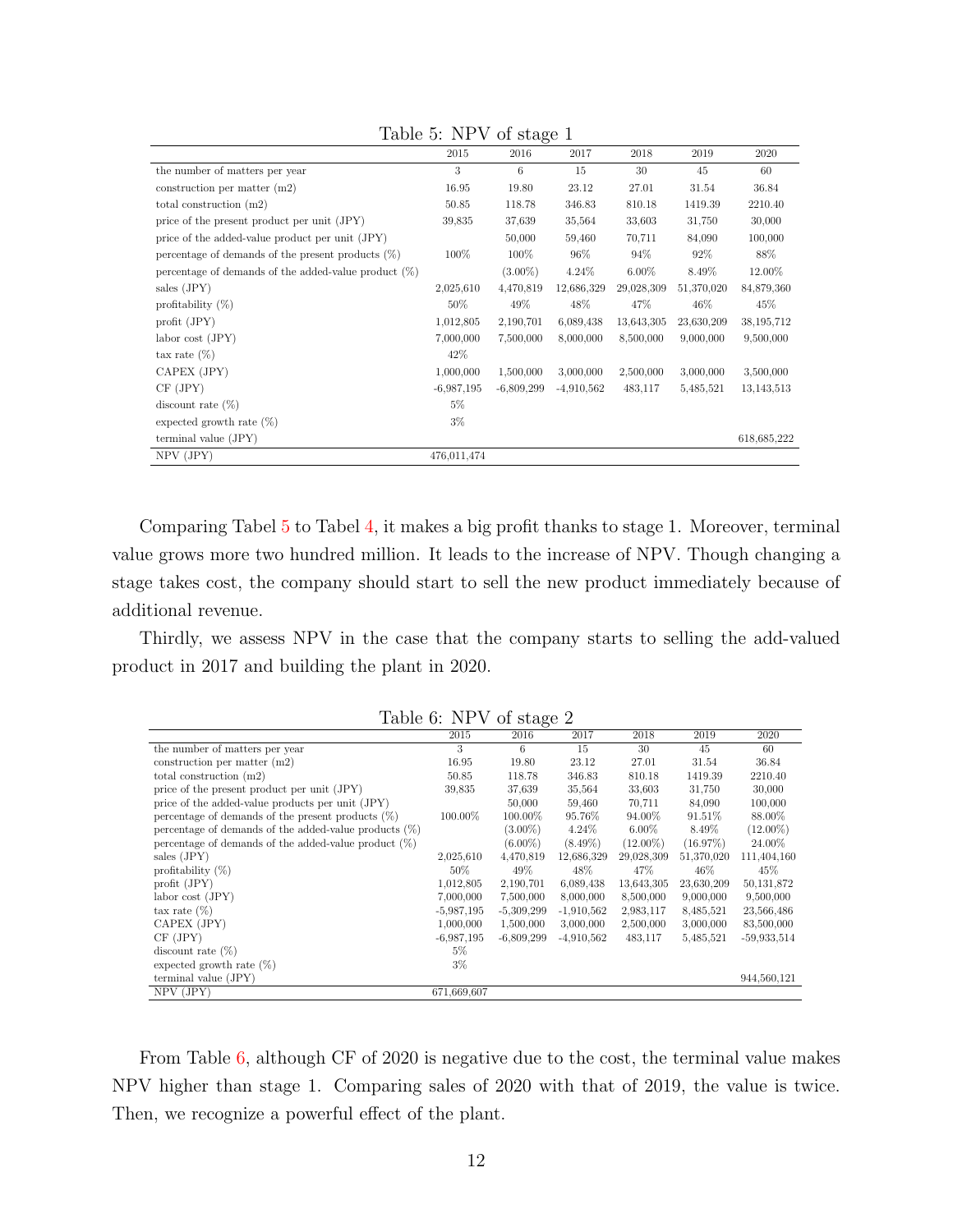## *4.2. Monte Carlo DCF techniques*

#### <span id="page-12-1"></span>*4.2.1. Base case*

In this analysis, we assume that the company changes to stage 1 when 2017 starts and to stage 2 when percentage of demands of the added-value products is over 10%. It is supposed that  $C_1$  is 1 million (JPY),  $C_2$  is 80 million (JPY) and the number of simulation is 10 thousand. Moreover, the company can make decisions weekly. The result of Monte Carlo DCF techniques is shown as below.



<span id="page-12-0"></span>Fig. 3. Distribution of the value of each stage

From Fig. [3,](#page-12-0) NPVs of each stage are estimated as distribution. The result of Table [4](#page-10-0) is looked as if the value of stage 1 is always higher than that of stage 0. However, there is a possibility the value is lower from Fig. [3.](#page-12-0) Similarly, it is possible that the value of stage 2 is lower than that of stage 1. In addition, the distribution of stage 2 has wide width. It means that stage 2 may produce higher value.

The results of Monte Carlo DCF Techniques can provide the owner with the width of the value. He requires to consider not only how to make a profit but also how to deal with bad situations for management. Thus, the width of the value gives a helpful suggestion about decision-making.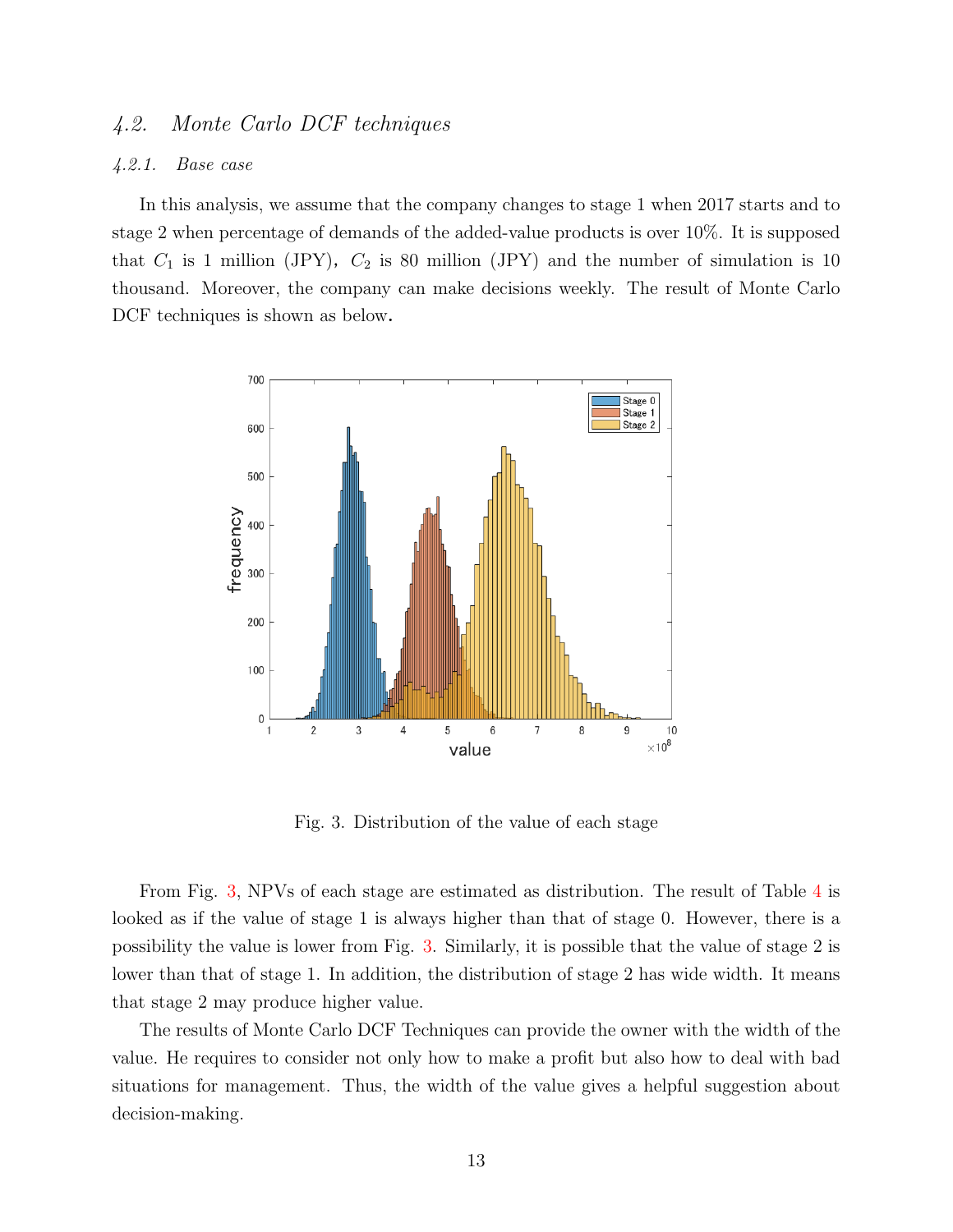#### *4.2.2. Sensitivity analysis*

First, we analyze the threshold of stage 2. In Subsection [4.2.1,](#page-12-1) we assume that the threshold is 10 %. This is because we consider that the company can expect stable sales when percentage of demands of the added-value products is higher than 10 %. Anyway, we examine how the threshold impacts on the project value. The expected values and the standard deviations of each threshold are summarized in Table [7.](#page-13-0)

<span id="page-13-0"></span>

| Testinia (50) | ule expected values | ult stalluaru utviation |
|---------------|---------------------|-------------------------|
| 5             | 642,384,179         | 72,786,014              |
| 6             | 641,389,933         | 73,086,921              |
| 7             | 639,630,888         | 72,624,243              |
| 8             | 642,470,913         | 74,324,586              |
| 9             | 639,414,741         | 75,585,588              |
| 10            | 630,773,402         | 88,346,531              |
| 11            | 603,013,984         | 113,160,711             |
| 12            | 555,020,937         | 127,010,234             |

Table 7: The expected values and the standard deviations of each threshold of stage 2 threshold  $(\%)$  the expected values the standard deviations

From Table [7,](#page-13-0) as threshold becomes low, the expected values tend to become high and rates of them are low. In contrast, high thresholds increase the standard deviations. Hence, the company should decide to change a stage early.

Second, as we mentioned before in Subsection [4.1,](#page-10-1) it is assumed that the expected growth rate and the discount rate make huge impacts on the project value. The expected values and the standard deviations of each the expected growth rate and the discount rate are shown in Table [8](#page-13-1) and Table [9.](#page-14-0)

<span id="page-13-1"></span>Table 8: The expected values of each stage expected growth rate (%)

|                              |             | expected growth rate $(\%)$                                 |            |            |                                          |                                                               |            |                         |         |  |  |  |  |  |
|------------------------------|-------------|-------------------------------------------------------------|------------|------------|------------------------------------------|---------------------------------------------------------------|------------|-------------------------|---------|--|--|--|--|--|
|                              |             |                                                             |            |            |                                          |                                                               |            |                         |         |  |  |  |  |  |
| discount rate $(\%)$ stage 0 |             | stage 1                                                     | stage 2    | stage $0$  | stage 1                                  | stage 2                                                       | stage 0    | stage 1                 | stage 2 |  |  |  |  |  |
| -5                           | 108.510.294 | 184,210,982 210,846,619 285,645,982 464,597,445 631,415,183 |            |            |                                          |                                                               |            |                         |         |  |  |  |  |  |
| 8                            | 52,726,797  | 95,494,583                                                  | 77,512,265 | 94,339,218 |                                          | 161,453,000 176,576,003   168,386,128 278,680,381 352,160,400 |            |                         |         |  |  |  |  |  |
| -11                          | 26,503,668  | 53.602.156                                                  | 14,796,559 |            | $\vert$ 42,788,585 79,550,066 53,492,330 |                                                               | 62,883,598 | 111,257,202 101,200,602 |         |  |  |  |  |  |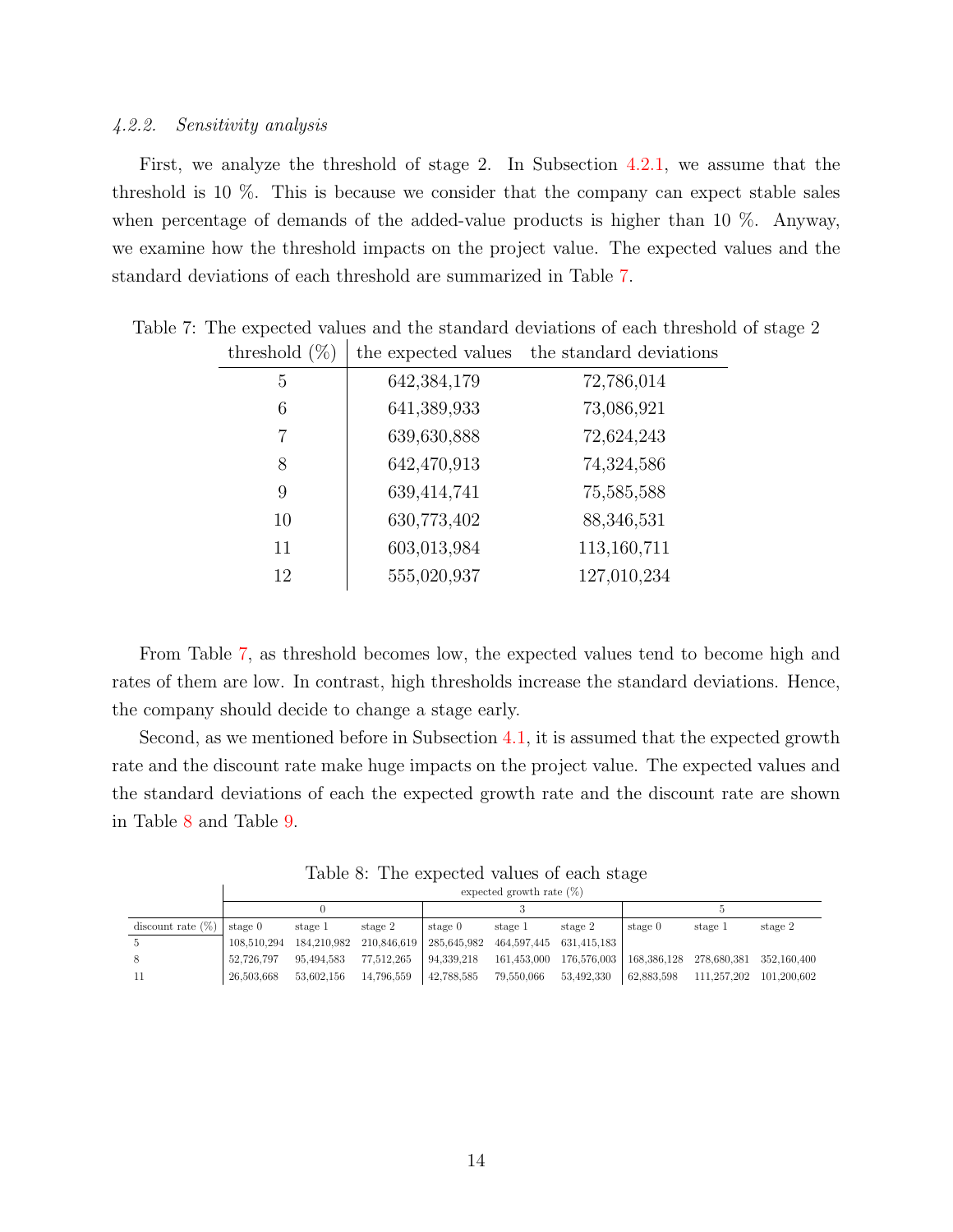|                      |           | expected growth rate $(\%)$ |                                                                                                             |         |         |         |         |         |         |  |  |  |  |  |
|----------------------|-----------|-----------------------------|-------------------------------------------------------------------------------------------------------------|---------|---------|---------|---------|---------|---------|--|--|--|--|--|
|                      |           |                             |                                                                                                             |         |         |         |         |         |         |  |  |  |  |  |
| discount rate $(\%)$ | stage 0   | stage 1                     | stage 2                                                                                                     | stage 0 | stage 1 | stage 2 | stage 0 | stage 1 | stage 2 |  |  |  |  |  |
| -5                   |           |                             | 15,076,247 19,524,955 31,215,429 35,172,693 45,985,383 86,178,937                                           |         |         |         |         |         |         |  |  |  |  |  |
| -8                   | 8.796.640 |                             | $11,438,785$ $17,435,296$   $13,377,213$ $17,571,373$ $27,568,410$   $22,008,094$ $28,703,057$ $50,031,066$ |         |         |         |         |         |         |  |  |  |  |  |
| -11                  | 5,748,340 |                             | 7,394,347 14,128,087 7,570,007 9,815,956 15,515,279 9,743,073 12,703,573 19,220,405                         |         |         |         |         |         |         |  |  |  |  |  |

<span id="page-14-0"></span>Table 9: The standard deviations of each stage

Table [8](#page-13-1) indicates that differences of several percentage change the value dramatically. It is found that the relations of the standard deviations of each stage are same under any conditions in Table [9.](#page-14-0) However, the relations of the expected values of each stage are changed as the discount rate is increasing from Table [8.](#page-13-1) The reason is that the high discount rate makes it difficult to collect the switching cost. Furthermore, distribution of NPV is estimated as below when expected growth rate is 3% and discount rate is 8%.



<span id="page-14-1"></span>Fig. 4. Distribution of value (expected growth rate:3% and discount rate:8%)

We can read it from Fig. [4](#page-14-1) that there is only a little small difference between stage 1 and stage 2. It seems that this profound effects of expected growth rate and discount rate is unique to a new business. Therefore, we realize again how important estimating them is.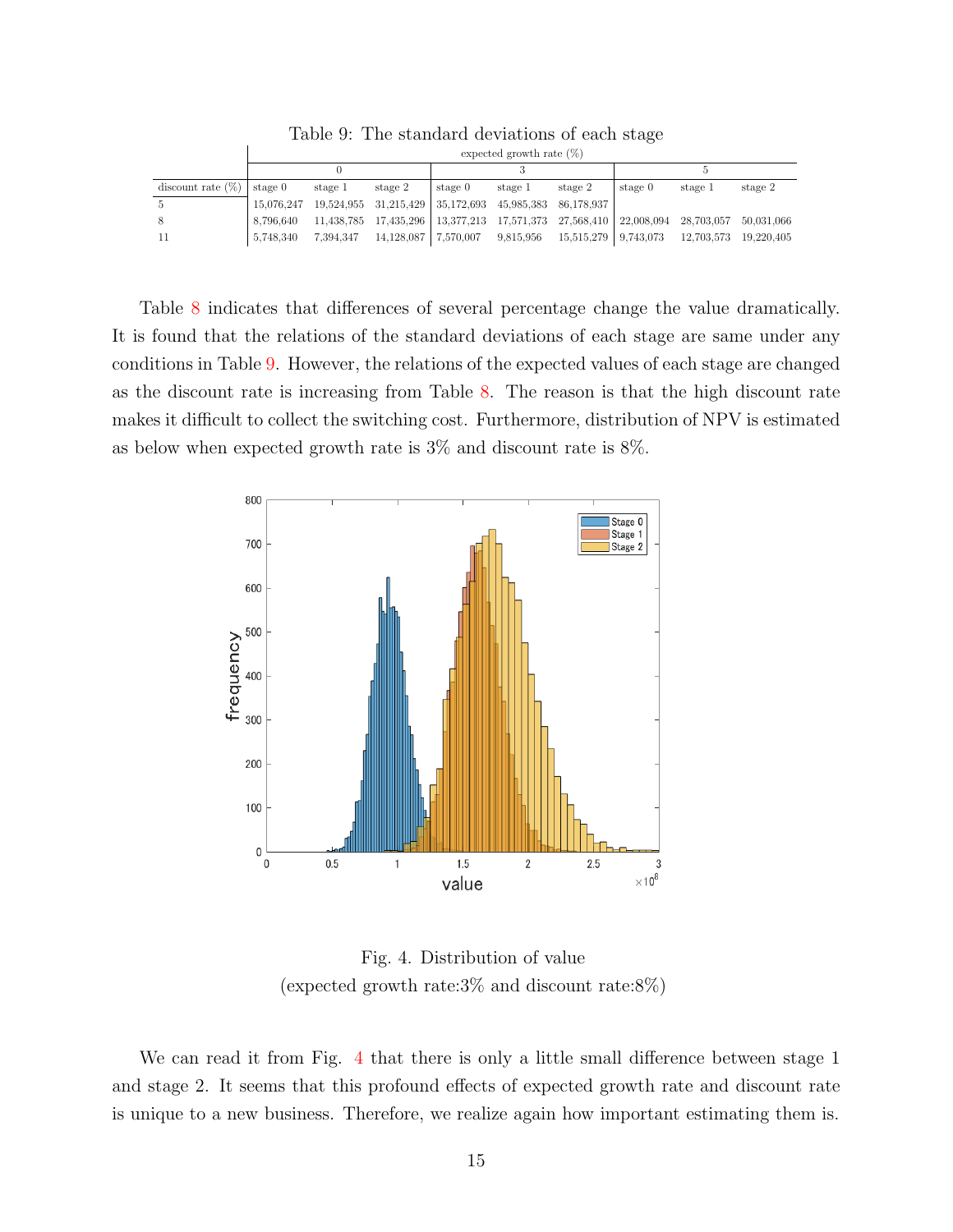Third, we discuss the problem of ambiguity. Though uncertainty are expressed by the owner's forecast, he does not have complete confidence on his forecast. Thus, we try to solve the ambiguity with distribution of parameters. The rates of expected values and standard deviations are shown in the following when drift  $\mu$  and volatility  $\sigma$  of four items in Table [3](#page-7-1) follow normal distribution with mean  $\mu$  and standard deviation  $a \times \mu$  and mean  $\sigma$  and standard deviation  $b \times \sigma$ , where *a* and *b* is constant. The number of simulation path is 50 thousand.

<span id="page-15-0"></span>Table 10: Rates of expected values  $(\%)$  based on  $a = b = 0.00$  in stage 0

|          |      | 0.00          | 0.05          | 0.10     | 0.15   | 0.20   | 0.25 | 0.30                               | 0.35 | 0.40       | 0.45       | 0.50     |
|----------|------|---------------|---------------|----------|--------|--------|------|------------------------------------|------|------------|------------|----------|
|          | 0.00 | 1.0000        | 1.0000        | 0.9998   | 0.9998 | 1.0002 |      | 0.9996 0.9997 1.0003               |      | 1.0002     | 0.9996     | 0.9998   |
|          | 0.05 | 1.0022 1.0009 |               | 1.0015   | 1.0026 | 1.0028 |      | 1.0034 1.0032 1.0007               |      | 1.0028     | 1.0025     | 1.0007   |
|          | 0.10 | -1.0080-      | 1.0065        | -1.0086- | 1.0055 |        |      | 1.0055 1.0090 1.0096 1.0088 1.0079 |      |            | - 1.0073 - | 1.0084   |
| $\alpha$ | 0.15 | 1 0157        | -1.0160-      | 1.0161   | 1.0176 |        |      | 1.0175 1.0204 1.0174 1.0181        |      | - 1.0170 - | - 1.0197   | -1.0198  |
|          | 0.20 | 1.0305        | -1.0280-      | 1.0337   | 1.0323 | 1.0298 |      | 1.0284 1.0318 1.0302               |      | 1.0297     | 1.0342     | - 1.0313 |
|          | 0.25 |               | 1.0456 1.0481 | 1.0446   | 1.0505 |        |      | 1.0471 1.0485 1.0468 1.0500        |      | 1.0455     | 1.0522     | 1.0495   |
|          |      |               |               |          |        |        |      |                                    |      |            |            |          |

Table 11: Rates of standard deviations  $(\%)$  based on  $a = b = 0.00$  in stage 0

<span id="page-15-2"></span>

|          |          |                |        |      |  | h                                                                                                                   |  |  |  |
|----------|----------|----------------|--------|------|--|---------------------------------------------------------------------------------------------------------------------|--|--|--|
|          |          | $0.00^{\circ}$ | 0.05   | 0.10 |  | $0.15$ $0.20$ $0.25$ $0.30$ $0.35$ $0.40$ $0.45$ $0.50$                                                             |  |  |  |
|          | $0.00 -$ | -1.000         | 1.009  |      |  | 1.006 1.021 1.030 1.041 1.055 1.065 1.085 1.106 1.125                                                               |  |  |  |
|          | 0.05     | 1 274          |        |      |  | 1.277 1.279 1.274 1.296 1.290 1.307 1.323 1.351 1.354 1.368                                                         |  |  |  |
|          | 0.10     | 1.858          |        |      |  | 1.859 1.858 1.844 1.864 1.866 1.887 1.885 1.895 1.911 1.929                                                         |  |  |  |
| $\alpha$ | 0.15     | 2.553          |        |      |  | $2.553 \quad 2.546 \quad 2.559 \quad 2.573 \quad 2.563 \quad 2.569 \quad 2.579 \quad 2.597 \quad 2.612 \quad 2.627$ |  |  |  |
|          | 0.20     | -3.318 -       |        |      |  | 3.318 3.337 3.330 3.323 3.334 3.335 3.333 3.364 3.355 3.378                                                         |  |  |  |
|          | 0.25     | 4.116          | -4.136 |      |  | 4.107 4.099 4.131 4.126 4.141 4.133 4.145 4.182 4.142                                                               |  |  |  |

<span id="page-15-1"></span>Table 12: Rates of expected values  $(\%)$  based on  $a = b = 0.00$  in stage 1

|          |      |        |          |        |        |        | b                    |        |        |         |        |          |
|----------|------|--------|----------|--------|--------|--------|----------------------|--------|--------|---------|--------|----------|
|          |      | 0.00   | 0.05     | 0.10   | 0.15   | 0.20   | 0.25                 | 0.30   | 0.35   | 0.40    | 0.45   | 0.50     |
|          | 0.00 | 1.0000 | 0.9998   | 1.0001 | 1.0001 | 1.0000 | 1.0003               | 1.0000 | 1.0007 | 1.0005  | 0.9999 | 1.0003   |
|          | 0.05 | 1.0024 | 1.0019   | 1.0024 | 1.0038 | 1.0031 | 1.0044 1.0039        |        | 1.0021 | 1.0039  | 1.0034 | 1.0013   |
|          | 0.10 | 1.0116 | -1.0103- | 1.0116 | 1.0097 |        | 1.0094 1.0120 1.0126 |        | 1.0126 | -1.0118 | 1.0105 | - 1.0112 |
| $\alpha$ | 0.15 | 1.0232 | 1.0243   | 1.0234 | 1.0256 | 1.0249 | 1.0271 1.0256        |        | 1.0256 | 1.0250  | 1.0269 | 1.0275   |
|          | 0.20 | 1.0427 | 1.0429   | 1.0458 | 1.0463 | 1.0443 | 1.0425 1.0436        |        | 1.0431 | 1.0436  | 1.0478 | 1.0455   |
|          | 0.25 | 1.0687 | 1.0685   | 1.0679 | 1.0722 | 1.0692 | 1.0697               | 1.0681 | 1.0724 | 1.0671  | 1.0730 | 1.0711   |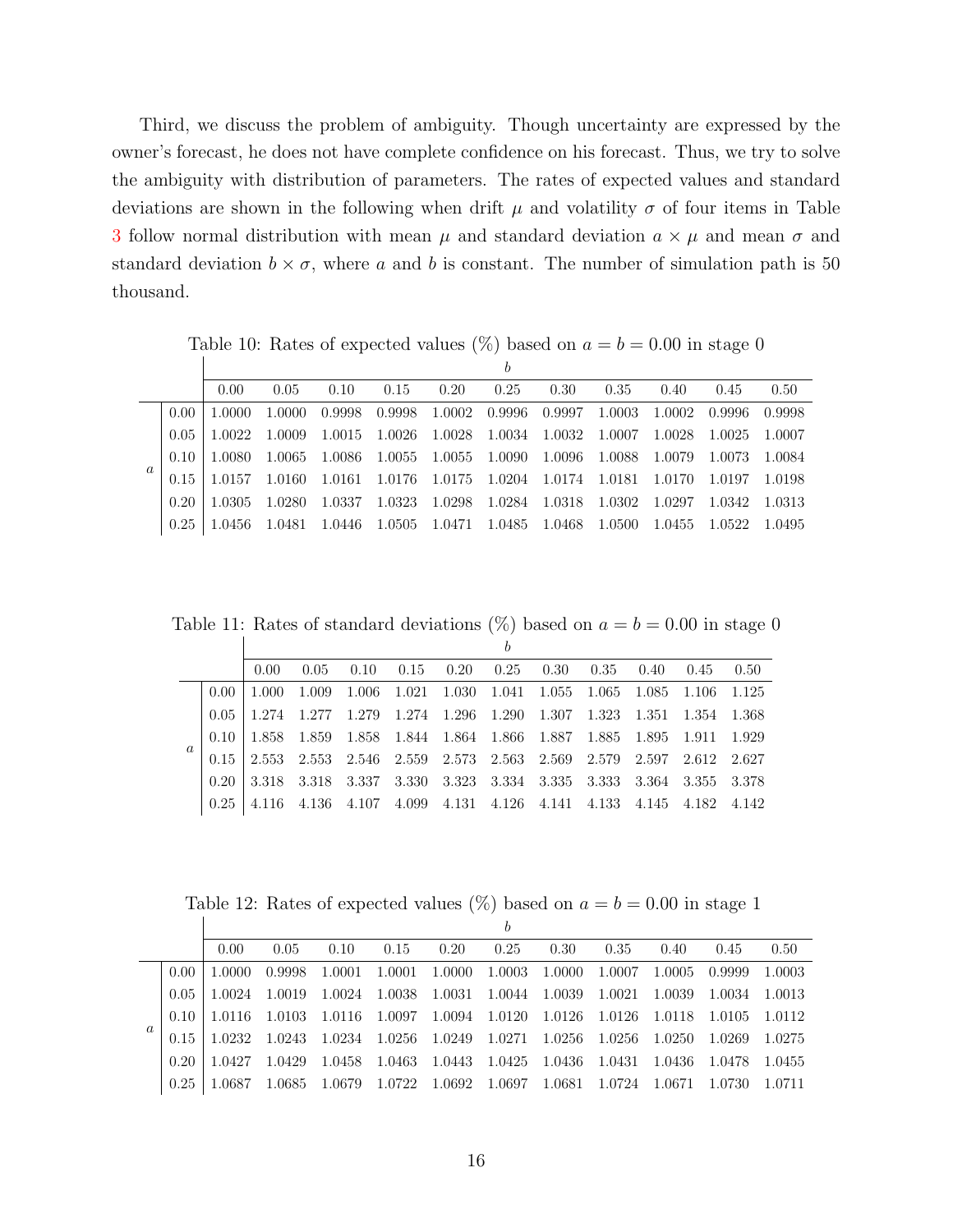<span id="page-16-1"></span>

|          |                   | 0.00     |  | $0.05$ $0.10$ $0.15$ $0.20$ $0.25$ $0.30$ $0.35$ $0.40$ $0.45$ $0.50$                                                           |  |  |  |  |
|----------|-------------------|----------|--|---------------------------------------------------------------------------------------------------------------------------------|--|--|--|--|
|          | 0.00 <sub>1</sub> | 1.000    |  | 1.005 1.005 1.020 1.029 1.042 1.054 1.065 1.087 1.107 1.131                                                                     |  |  |  |  |
|          | 0.05              |          |  | $1.291 \quad 1.293 \quad 1.299 \quad 1.295 \quad 1.306 \quad 1.309 \quad 1.327 \quad 1.340 \quad 1.372 \quad 1.373 \quad 1.383$ |  |  |  |  |
|          | (0.10)            |          |  | $1.916 \quad 1.912 \quad 1.917 \quad 1.903 \quad 1.922 \quad 1.923 \quad 1.945 \quad 1.934 \quad 1.954 \quad 1.967 \quad 1.983$ |  |  |  |  |
| $\alpha$ |                   | 2.670    |  | 2.673 2.651 2.681 2.677 2.674 2.683 2.679 2.701 2.718 2.734                                                                     |  |  |  |  |
|          | 0.20              | -3.500 - |  | 3.517 3.518 3.524 3.521 3.517 3.508 3.522 3.557 3.552 3.579                                                                     |  |  |  |  |
|          | 0.25              |          |  | $4.422\quad 4.425\quad 4.443\quad 4.400\quad 4.427\quad 4.424\quad 4.429\quad 4.436\quad 4.448\quad 4.478\quad 4.455$           |  |  |  |  |

Table 13: Rates of standard deviations  $\binom{6}{6}$  based on  $a = b = 0.00$  in stage 1

<span id="page-16-0"></span>Table 14: Rates of expected values (%) based on  $a = b = 0.00$  in stage 2

|                  |      | 0.00   | 0.05   | 0.10   | 0.15   | 0.20          | 0.25                 | 0.30   | 0.35   | 0.40   | 0.45   | 0.50   |
|------------------|------|--------|--------|--------|--------|---------------|----------------------|--------|--------|--------|--------|--------|
|                  | 0.00 | 1.0000 | 0.9995 | 0.9997 | 0.9999 |               | 0.9997 1.0003        | 0.9991 | 1.0002 | 0.9998 | 0.9986 | 0.9986 |
|                  | 0.05 | 0.9965 | 0.9969 | 0.9971 | 0.9993 |               | 0.9973 0.9994 0.9987 |        | 0.9973 | 0.9986 | 0.9979 | 0.9952 |
|                  | 0.10 | 0.9974 | 0.9957 | 0.9966 | 0.9956 | 0.9945 0.9970 |                      | 0.9978 | 0.9990 | 0.9981 | 0.9950 | 0.9963 |
| $\boldsymbol{a}$ |      | 1.0028 | 1.0041 | 1.0023 | 1.0060 | 1.0051        | 1.0070               | 1.0063 | 1.0050 | 1.0053 | 1.0075 | 1.0080 |
|                  | 0.20 | 1.0218 | 1.0243 | 1.0254 | 1.0276 |               | 1.0251 1.0223        | 1.0227 | 1.0234 | 1.0251 | 1.0292 | 1.0265 |
|                  | 0.25 | 1.0552 | 1.0532 | 1.0549 | 1.0576 | 1.0555        | 1.0552               | 1.0539 | 1.0587 | 1.0527 | 1.0583 | 1.0569 |

Table 15: Rates of standard deviations  $(\%)$  based on  $a = b = 0.00$  in stage 2

<span id="page-16-2"></span>

|          |      | $0.00 -$ | 0.05 | 0.10 | $0.15$ $0.20$ $0.25$ $0.30$ $0.35$ $0.40$ $0.45$                                                                    |  |  |  | 0.50 |
|----------|------|----------|------|------|---------------------------------------------------------------------------------------------------------------------|--|--|--|------|
|          | 0.00 | 1.000    |      |      | 1.002 1.011 1.016 1.022 1.035 1.050 1.060 1.078 1.098 1.124                                                         |  |  |  |      |
|          | 0.05 |          |      |      | 1.253 1.250 1.256 1.254 1.262 1.267 1.282 1.286 1.318 1.325 1.330                                                   |  |  |  |      |
|          | 0.10 | 1.773    |      |      | 1.768 1.775 1.768 1.780 1.780 1.799 1.787 1.804 1.818 1.828                                                         |  |  |  |      |
| $\alpha$ |      | 2.378    |      |      | $2.384 \quad 2.362 \quad 2.390 \quad 2.380 \quad 2.380 \quad 2.390 \quad 2.384 \quad 2.397 \quad 2.409 \quad 2.424$ |  |  |  |      |
|          | 0.20 | -3.037   |      |      | 3.050 3.041 3.054 3.057 3.045 3.036 3.048 3.076 3.085 3.101                                                         |  |  |  |      |
|          | 0.25 | -3.790   |      |      | 3.784 3.820 3.773 3.785 3.781 3.789 3.808 3.810 3.826 3.831                                                         |  |  |  |      |

From Table [10,](#page-15-0) [12](#page-15-1) and [14,](#page-16-0) the rates of expected values are quite low for each row. In the other hand, the rates of standard deviations tend to increase gradually for each row from Table [11,](#page-15-2) [13](#page-16-1) and [15.](#page-16-2) In spite of the same expected values, these changes of standard deviations have an impact on decision-making. Through this method, we show how much the values are changed depending on the manager's confidence possibly and decision-making is improved.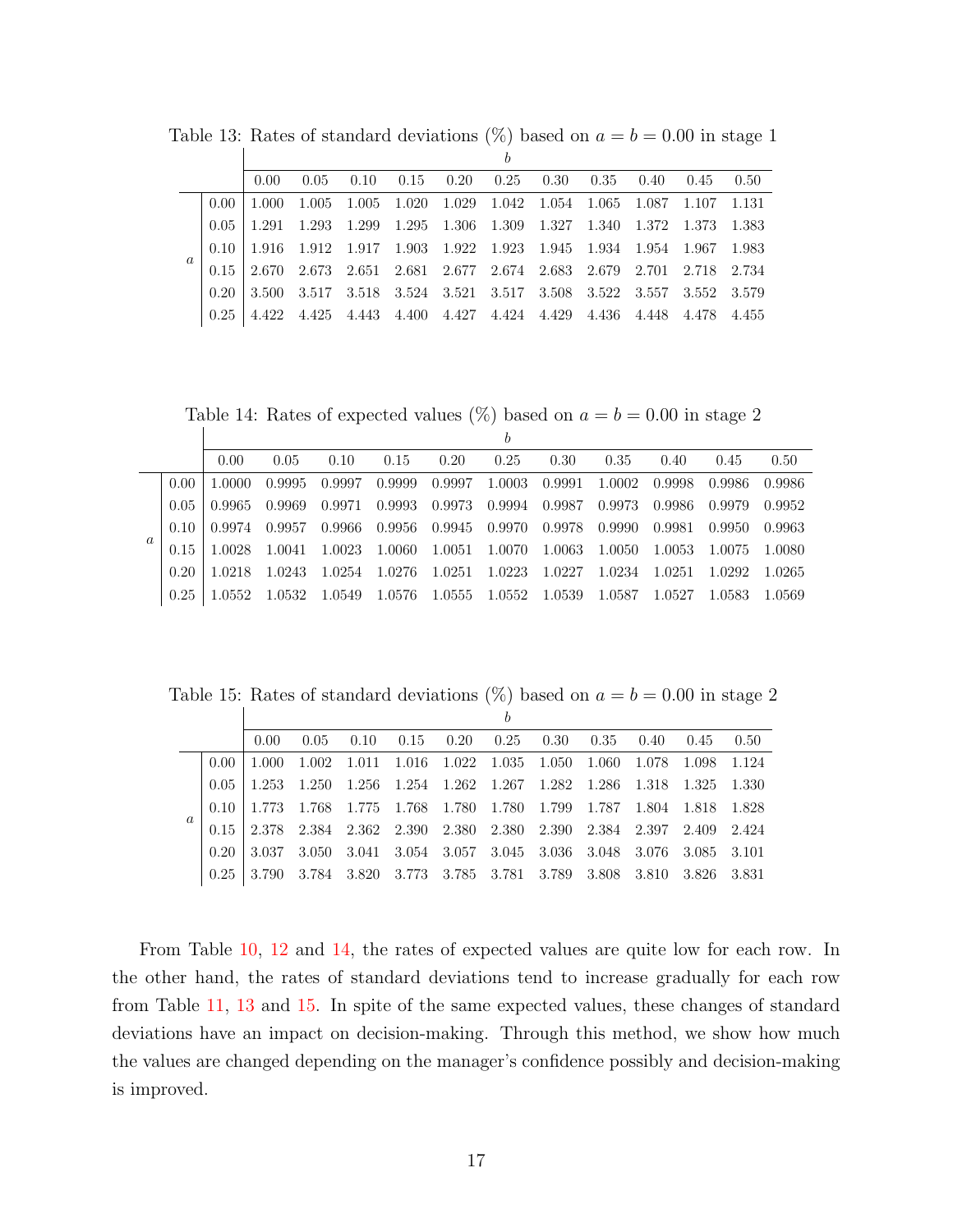## *4.3. A real options approach*

#### *4.3.1. Base case*

It is supposed that  $C_{01}$  is 1 million (JPY),  $C_{12}$  is 80 million (JPY) and  $C_{21}$  is 10 million (JPY). Interval between nodes is daily, and the company can make decisions weekly. We employ the binomial model to calculate the real options based on parameters in Table [16.](#page-17-0)

<span id="page-17-0"></span>

| Table 16: Parameters of stage 0 |       |
|---------------------------------|-------|
| standard deviation              | 0.118 |
| discount rate                   | 0.052 |
| up movement level               | 1.006 |
| down movement level             | 0.994 |
| probability of up               | 0.509 |

Using the parameters, the values of stage 0 are shown in Table [17.](#page-17-1)

|             |             |                | Table 17: Event tree of stage $0(t = 0, 1, \dots)$ |                |             |             |                             |             |               |
|-------------|-------------|----------------|----------------------------------------------------|----------------|-------------|-------------|-----------------------------|-------------|---------------|
| $t=0$       | 1           | $\overline{2}$ | 3                                                  | $\overline{4}$ | 5           | 6           | 7                           | 8           | $9 \cdots$    |
|             |             |                |                                                    |                |             |             |                             |             | 318,977,809   |
|             |             |                |                                                    |                |             |             |                             | 317,004,835 |               |
|             |             |                |                                                    |                |             |             |                             | 315,044,064 | 315,044,064   |
|             |             |                |                                                    |                |             |             | 313,095,422                 | 313,095,422 |               |
|             |             |                |                                                    |                |             | 311,158,832 |                             | 311,158,832 | 311,158,832   |
|             |             |                |                                                    | 309,234,221    |             |             | 309,234,221 309,234,221     |             |               |
|             |             |                |                                                    | 307,321,513    | 307,321,513 |             |                             | 307,321,513 | 307,321,513   |
|             |             |                | 305,420,637                                        |                | 305,420,637 |             | 305,420,637 305,420,637     |             |               |
|             | 303,531,518 |                |                                                    | 303,531,518    |             | 303,531,518 |                             | 303,531,518 | 303,531,518   |
| 301,654,084 |             |                | 301,654,084 301,654,084                            |                |             |             | $301,654,084$ $301,654,084$ |             |               |
|             | 299,788,262 |                |                                                    | 299,788,262    |             | 299,788,262 |                             | 299,788,262 | 299,788,262   |
|             |             |                | 297,933,981                                        |                | 297,933,981 |             | 297,933,981 297,933,981     |             |               |
|             |             |                |                                                    | 296,091,170    |             | 296,091,170 |                             | 296,091,170 | 296,091,170   |
|             |             |                |                                                    | 294,259,756    |             |             | 294,259,756 294,259,756     |             |               |
|             |             |                |                                                    |                | 292,439,671 |             |                             | 292,439,671 | 292,439,671   |
|             |             |                |                                                    |                |             |             | 290,630,843 290,630,843     |             |               |
|             |             |                |                                                    |                |             |             |                             | 288,833,204 | 288,833,204   |
|             |             |                |                                                    |                |             |             |                             | 287,046,683 |               |
|             |             |                |                                                    |                |             |             |                             |             | 285, 271, 213 |

<span id="page-17-1"></span>Table 17: Event tree of stage  $0(t-0, 1, \ldots)$ 

After we calculate parameters of stage 1 and 2 like Table [16,](#page-17-0) the project values including real options are estimated in Table [18.](#page-18-0)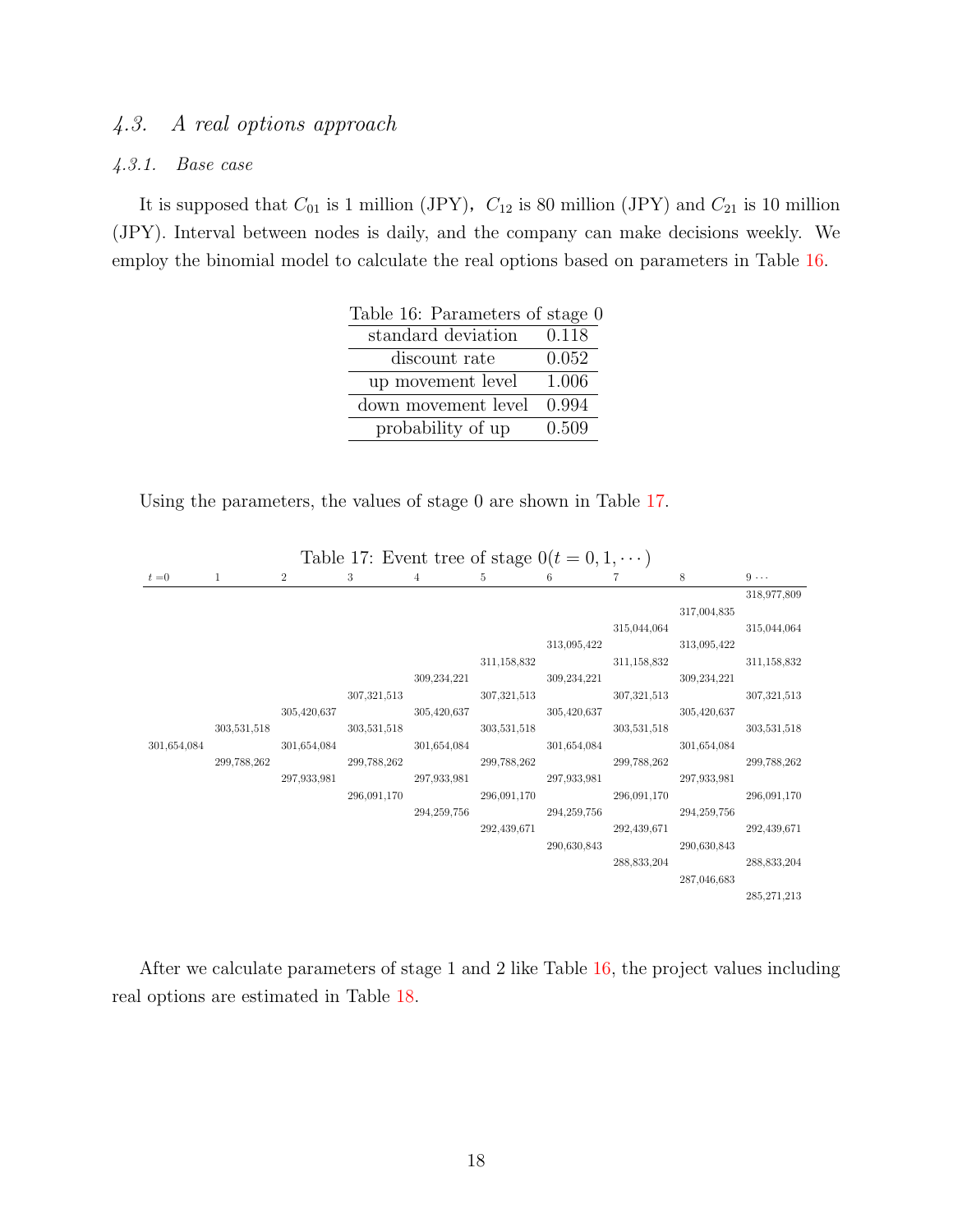<span id="page-18-0"></span>

As a result, the options value is a difference between Table [18](#page-18-0) and Table [17,](#page-17-1) that is 330,999,909(JPY). With the binomial model, we propose that the real options make the value of project over twice. Next, we show the timing of switch in Fig. [5.](#page-18-1)



<span id="page-18-1"></span>Fig. 5. The timing of switching (blue:stage 0, green:stage 1, yellow:stage 2)

We find that stage 2 accounts for a large percentage as time goes on from Fig. [5.](#page-18-1) We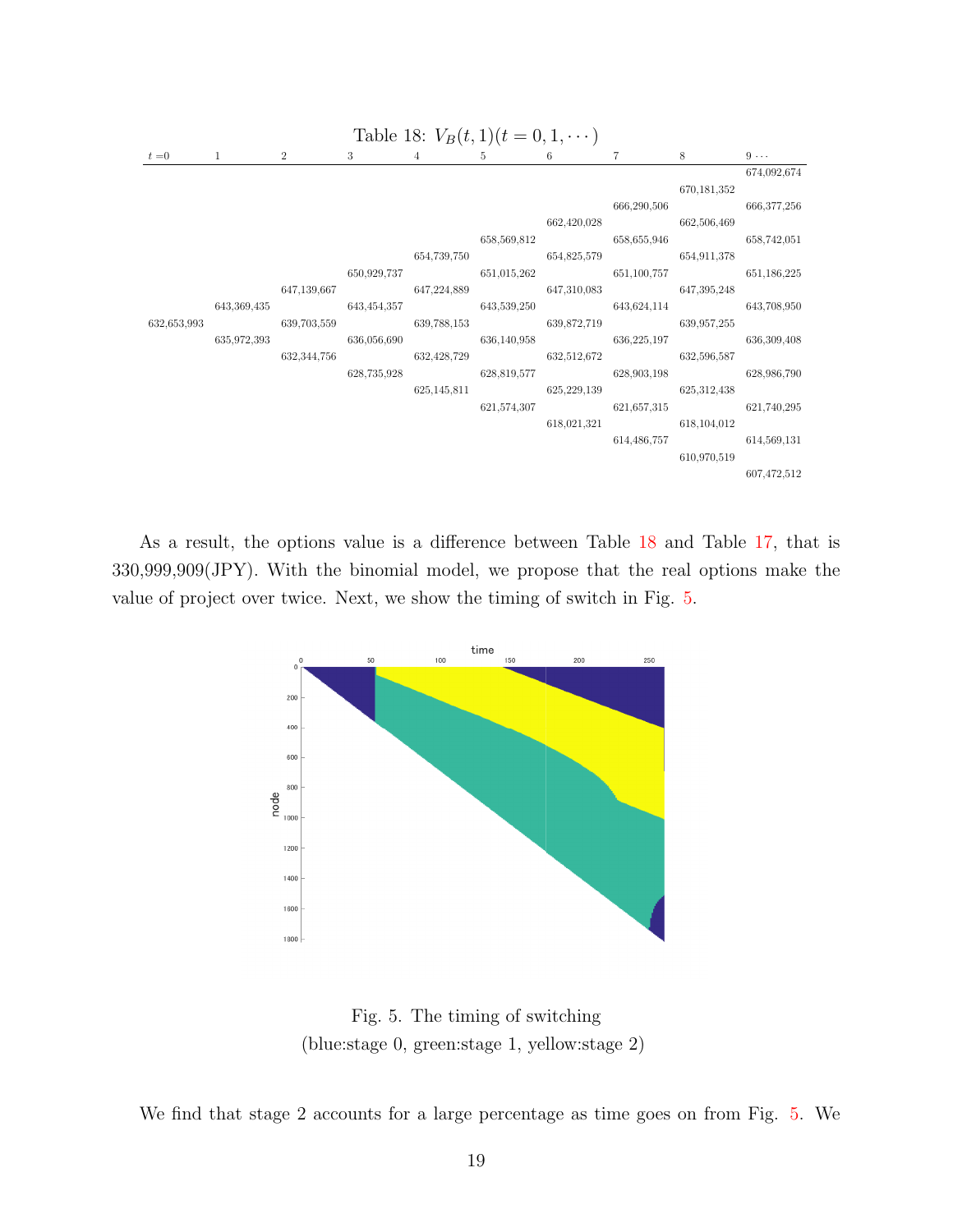assume that the company is sure that the value of changing to stage 2 with the cost is higher than that of stage 1 as *t* is increasing.

#### *4.3.2. Sensitivity analysis*

Next, we examine how much the expected growth rate and the discount rate have impacts on the options value. They are used to estimate probability of up and the standard deviations of event trees. The values of real options of each the expected growth rate and the discount rate are shown in Table [19.](#page-19-0)

<span id="page-19-0"></span>

| Table 19: The expected values of each condition |            |                             |             |  |  |  |  |  |  |  |
|-------------------------------------------------|------------|-----------------------------|-------------|--|--|--|--|--|--|--|
|                                                 |            | expected growth rate $(\%)$ |             |  |  |  |  |  |  |  |
| discount rate $(\%)$                            |            |                             |             |  |  |  |  |  |  |  |
| h,                                              |            | 83,081,569 337,796,378      |             |  |  |  |  |  |  |  |
|                                                 | 19,822,378 | 75,100,433                  | 176,961,379 |  |  |  |  |  |  |  |
| 11                                              | 1,904,808  | 15,259,475                  | 40,023,227  |  |  |  |  |  |  |  |

From Table [19,](#page-19-0) as the discount rate is increasing, the values are decreasing. It is considered that the reason is that the company exercises only a option of selling add-values products. However, real options add over about 5% value to the original in any cases. Thus, we find that an effect of real options is marked again.

The items of Table [16](#page-17-0) of each stage are calculated with the approach of [Copeland and](#page-21-4) [Antikarov](#page-21-4) [\(2001\)](#page-21-4). Because the values are based on the manager's forecast, we try to consider ambiguity again. As we mentioned before in Subsection [3.3,](#page-8-0) we assume the growth rate of the project value follows normal distribution and estimate the project value  $V(c, d)$  when we change  $\nu$  to  $\nu + c$  and  $\sigma$  to  $\sigma + d$ . In addition, we define  $R(c, d)$  as Kullback-Leibler divergence between  $N(\nu, \sigma)$  and  $N(\nu + c, \sigma + d)$ . We add  $R(c, d) \times \theta$  to  $V(c, d)$ . The minimum  $V(c, d)$  is the value including ambiguity. We show change of cells of the minimum  $V(c, d)$  as  $\theta$  increases in Table [20.](#page-20-0)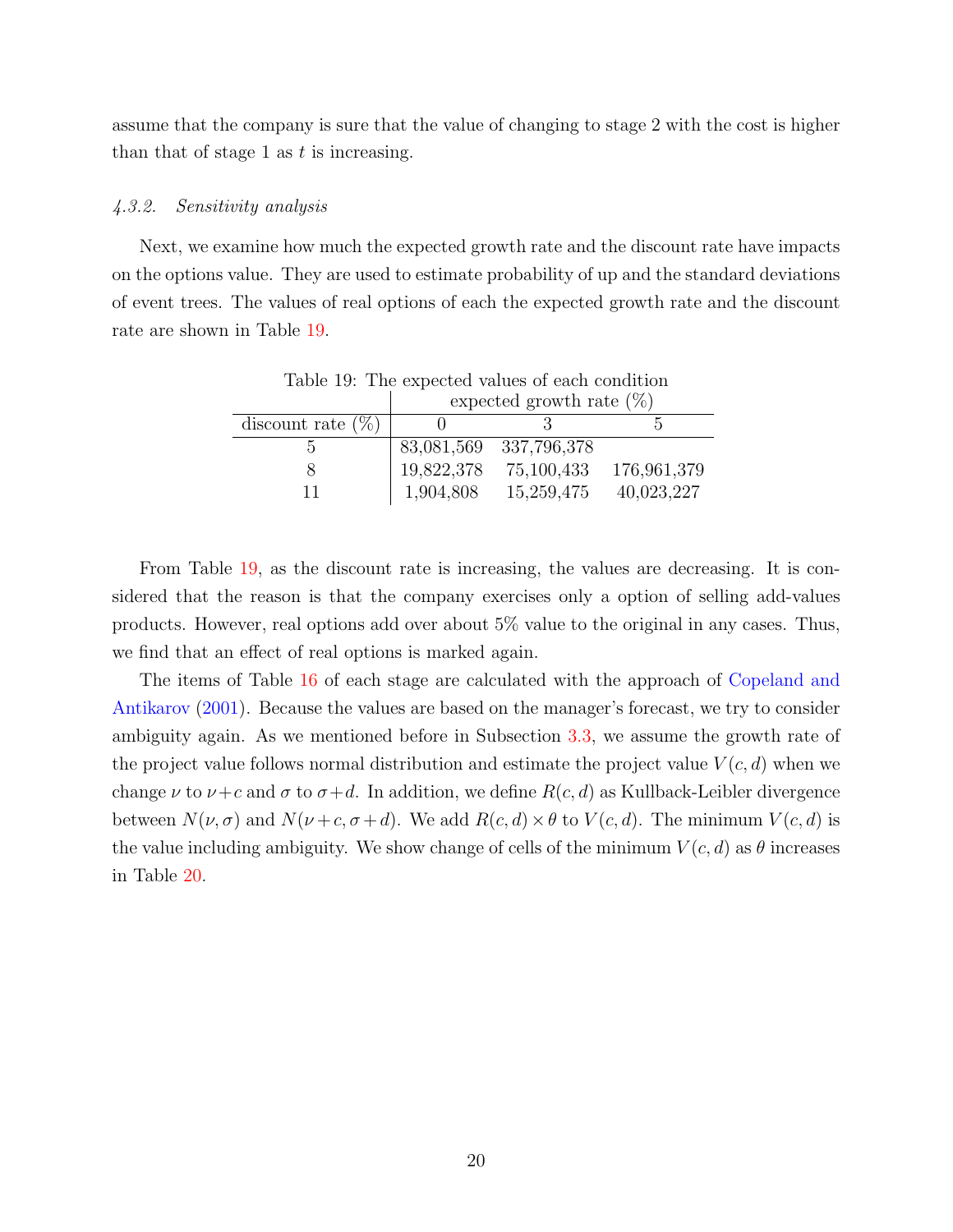|                  |          | rable 20. the cen or imminimum $v(0, w)$ |                  |               |               |               |               |               |               |               |               |       |
|------------------|----------|------------------------------------------|------------------|---------------|---------------|---------------|---------------|---------------|---------------|---------------|---------------|-------|
|                  |          |                                          | $\boldsymbol{c}$ |               |               |               |               |               |               |               |               |       |
|                  |          | $-0.050$                                 | $-0.045$         | $-0.040$      | $-0.035$      | $-0.030$      | $-0.025$      | $-0.020$      | $-0.015$      | $-0.010$      | $-0.005$      | 0.000 |
|                  | $-0.05$  | ↓                                        |                  |               |               |               |               |               |               |               |               |       |
|                  | $-0.04$  | $\downarrow$                             |                  |               |               |               |               |               |               |               |               |       |
|                  | $-0.03$  | $\downarrow$                             |                  |               |               |               |               |               |               |               |               |       |
|                  | $-0.02$  | $\downarrow$                             |                  |               |               |               |               |               |               |               |               |       |
|                  | $-0.01$  | $\downarrow$                             |                  |               |               |               |               |               |               |               |               |       |
| $\boldsymbol{d}$ | 0.00     | $\downarrow$                             |                  | $\rightarrow$ | $\rightarrow$ | $\rightarrow$ | $\rightarrow$ | $\rightarrow$ | $\rightarrow$ | $\rightarrow$ | $\rightarrow$ |       |
|                  | 0.01     | $\rightarrow$                            | ↗                |               |               |               |               |               |               |               |               |       |
|                  | 0.02     |                                          |                  |               |               |               |               |               |               |               |               |       |
|                  | 0.03     |                                          |                  |               |               |               |               |               |               |               |               |       |
|                  | 0.04     |                                          |                  |               |               |               |               |               |               |               |               |       |
|                  | $0.05\,$ |                                          |                  |               |               |               |               |               |               |               |               |       |

<span id="page-20-0"></span>Table 20: the cell of minimum  $V(c,d)$ 

From Table [20,](#page-20-0) when the value of  $\theta$  is low, the cells change in the column labeled  $c =$ *−*0*.*050. The reason is that low value of mean of the grouth rate makes the options value lower. As the value of  $\theta$  becomes high, the cells change in the row labeled  $d = 0.000$ . It is considered that the penalty for changing standard deviation is avoided to decrease the project value. Table [20](#page-20-0) enables us to do decision-making under ambiguity depending on the reliability of the manager's forecast.

## **5. Conclusion**

In this paper, we estimated the value of the membrane ceilings business of the existing company including real options systematically. As a result, we indicated that it is important to apply the approach to real businesses. Moreover, we coped with ambiguity of the manager's forecast using the concept of distribution of parameters. We followed the procedure of Fig. [1](#page-4-0) to calculate the value. We discerned risks of the project by the method of [Tchankova](#page-21-3) [\(2002\)](#page-21-3) in step 1 and searched for options for them in step 2. Specifically, we identified the options of selling add-value products and building a plant after we determined uncerntainties are prices and demands. In case studies, these two steps are paramount and we must proceed carefully. Next, we estimated the value of the project through two approaches. One is Monte Carlo DCF techniques. Unlike NPV analysis, it could express the distribution of the value and the distribution gave the owner a useful suggestion. In addition, we analyze ambiguity of the management forecast. As a concequence, we proposed that what range the ambiguity created. The other is a binomial model. The introduction of switching options enabled us to calculate the option values. Because it is a versatile method for various situations, it is